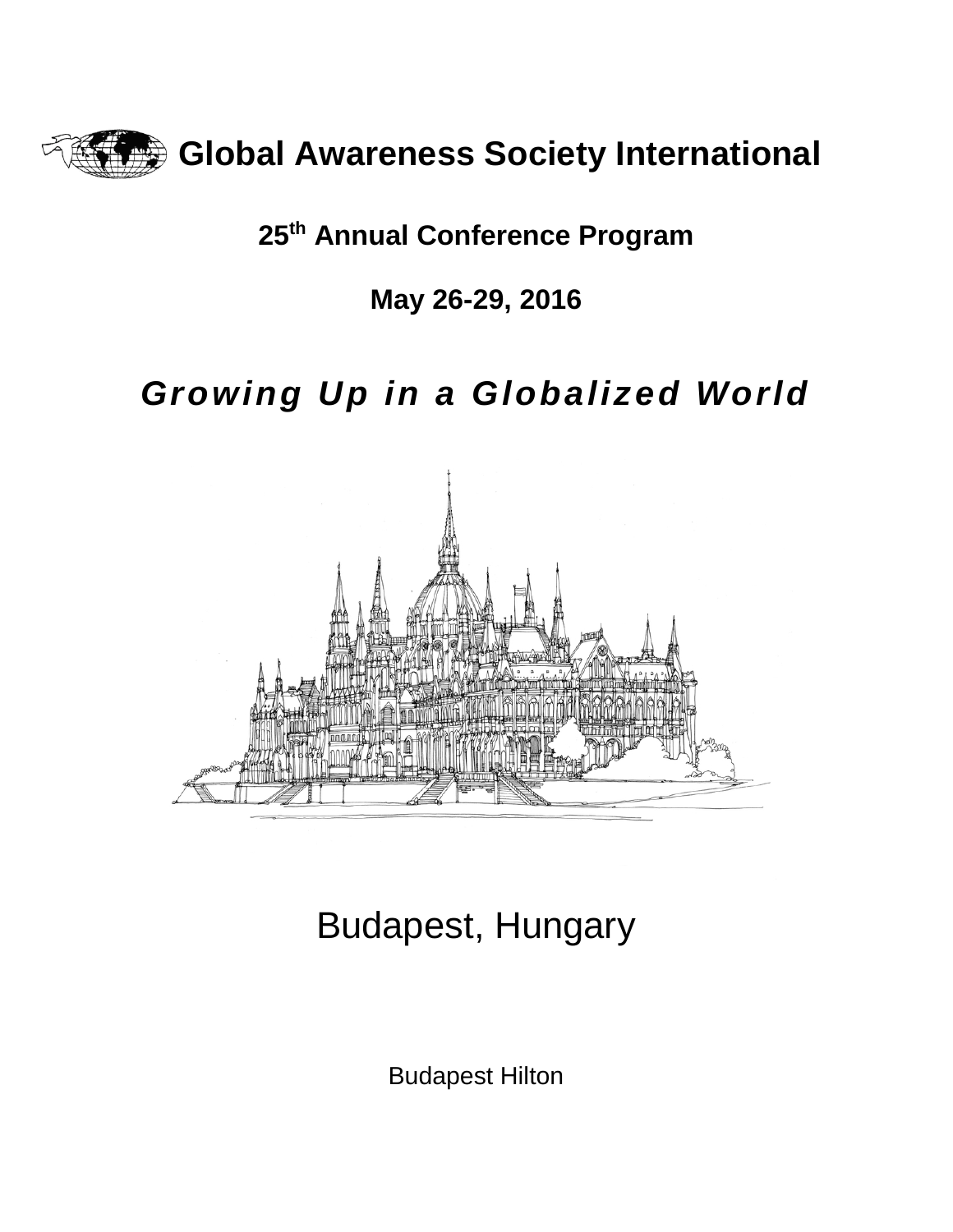

# **GLOBAL AWARENESS SOCIETY INTERNATIONAL**

The Global Awareness Society International, Inc. is a non-profit organization composed of people and organizations of various backgrounds that recognize that the world is no longer made up of independent nations and cultures. This technological induced change affects everyone. We, as an organization, wish to explore the exciting potential that globalization of the world's cultures and societies presents to each and every one of us as citizens of this planet. Established in 1991, our membership includes both academic and non-academic based professionals and individuals from various organizations and nations including the United States.

Globalization has made possible what was once merely a vision: the peoples of our world united under the roof of one Global Village. Yet, despite increasing interdependence, human conflicts continue to blemish the landscape of our planet. We believe that a vital step toward achieving peace, harmony, and cooperation among the diverse peoples of our globe is to promote mutual understanding and appreciation for one another. Global Awareness Society International strives to turn a global vision into global reality.

# **Purposes of the Global Awareness Society International**

- To promote awareness of the diversity of cultures within our global community.
- To enhance our understanding of the political, economic, social, demographic, technological, and environmental issues among members of the global community.
- To increase sensitivity to issues related to rapid globalization.
- To develop a mutual support network of scholars, professionals, interested people and organizations.
- To provide multiple forums for the exchange of research, knowledge, and expertise on people oriented issues related to globalization.
- To help people recognize the diversity and interdependence of the globe's peoples and the process of globalization.
- To develop and expand the number of national or regional Global Awareness Societies under the direction of the G.A.S.I. to pursue our common goals.

# **Proceedings**

The *Proceedings* of the 245h Annual Conference will be assembled and published online under the editorship of Dr. James Pomfret of Bloomsburg University. Guidelines for submitting papers are at the end of this program.

#### **Contact Information**

Global Awareness Society International, 400 East Second Street, Andruss Library, Bloomsburg University, Bloomsburg, PA 17815, Voice: 570-389-5177, Fax: 570-389-3599, Email: [GASI@bloomu.edu](mailto:GASI@bloomu.edu) or changshubroh@aol.com. Global Awareness Society International, Inc. is a 501-c-3 non-profit corporation under the guidelines of the U.S. Internal Revenue Service.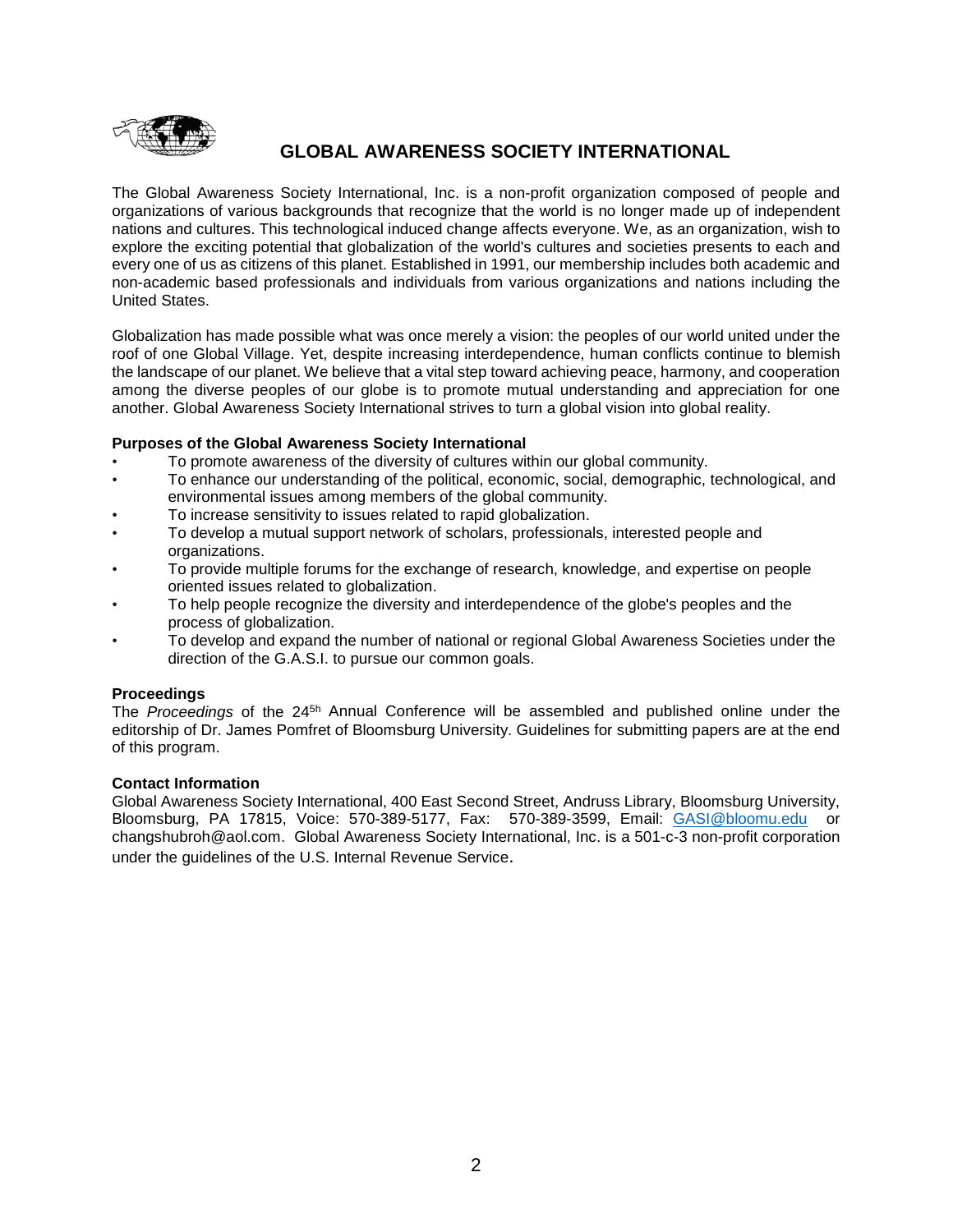**Global Awareness Society International Officers Founder and Board Chair** Dr. Chang Shub Roh Bloomsburg University

**Past President** Dr. Jay Nathan St. John's University

**President** Dr. Geoffrey Palmer Bowie State University

**Treasurer** Deirdre Huber Bloomsburg University

**Secretary** Dr. Rita Smith-Wade-El Millersville University

**President Elect** Hiram Martinez West Chester University

**Executive Director** Dr. James C. Pomfret Bloomsburg University

# **GLOBAL AWARENESS SOCIETY INTERNATIONAL**

**CONFERENCE COMMITTEE**

Dr. Virag Rab University of Pécs Conference Chair

Dr. James C. Pomfret *Proceedings* Editor Bloomsburg University

Dr. Geoffrey Palmer Society President Bowie State University

Hiram Martinez Program Chair Millersville University

Dr. Jay Nathan Program Committee St. John's University

# **Society Presidents**

| 1991-1994 | Chang Shub Roh, Bloomsburg University of Pennsylvania   |
|-----------|---------------------------------------------------------|
| 1994-1996 | Daniel B. Lee, Loyola University of Chicago             |
| 1996-1998 | James C. Pomfret, Bloomsburg University of Pennsylvania |
| 1998-2000 | Shah M. Mehrabi, Montgomery College                     |
| 2000-2002 | Asim Sen, St. John Fisher College                       |
| 2002-2004 | Stanley J. Lawson, St. John's University                |
| 2004-2006 | Wold Zemedkun, Norfolk State University                 |
| 2006-2008 | Michael M. Seipel, Brigham Young University             |
| 2008-2010 | Ransford Palmer, Howard University                      |
| 2010-2012 | George Agbango, Bloomsburg University of Pennsylvania   |
| 2012-2014 | Jay Nathan, St. John's University                       |
| 2014-2016 | Geoffrey Palmer, Bowie State University                 |
| 2016-2018 | Hiram Martinez, West Chester University of Pennsylvania |
|           |                                                         |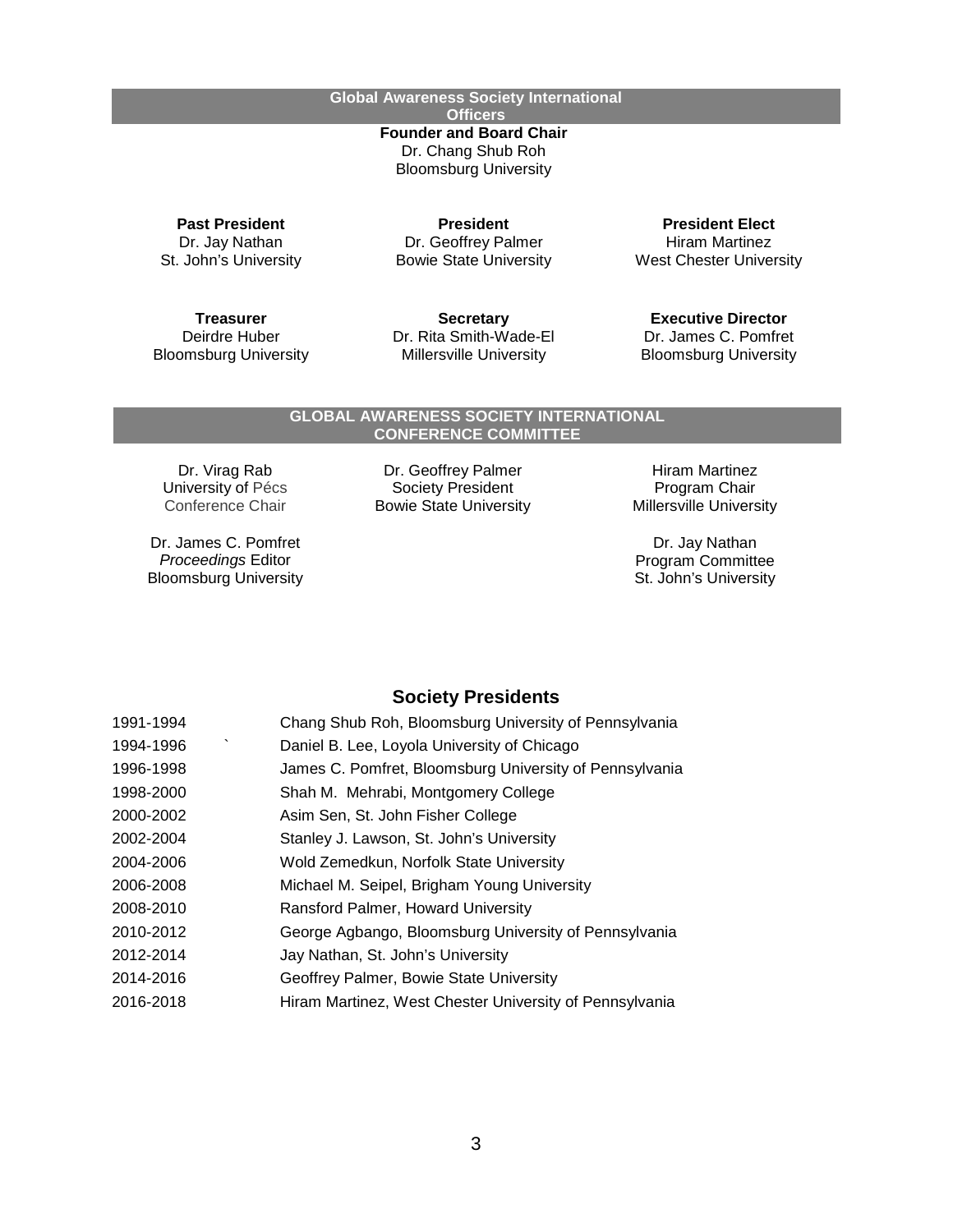# **25th Annual Conference Featured Speakers**

# **Keynote: Friday, May 27 9:00 AM**

#### *Hungarians: a Ferry Nation? In the Heart of Europe or on the Fringes of Two Worlds? Comments by a Member of the 1968-er Generation*



Attila Pók will be the keynote speaker at the opening session of the 25<sup>th</sup> Annual Conference of the Global Awareness Society International on Friday, May 27, 2016 at the Budapest Hilton.

He is a member of the Institute of History of the Hungarian Academy of Sciences in Budapest. He also works as deputy director of Europa Institute Budapest that is supported by a private foundation and is general secretary of the Hungarian Historical Association, the most important Hungarian organization for the dissemination of historical knowledge. His publications and courses cover three major fields: 19th-20th century European political and intellectual history, history of modern European historical writing and historical thought, theory and methodology of history. Since 1999 he has spent eight semesters at Columbia as visiting professor of history.

# **Luncheon: Friday, May 27 12:30 PM**

#### *The Age of Responsibility: The Level of Awareness from a Hungarian and Global Perspective*



**Balázs Hohmann has studied** Environmental and Quality Management Systems, Environmental Education, Administrative Law, Mediation, Sustainable Development at the University of Pécs from which he hold a bachelor's degree in Environmental Engineering Technology/Environmental Technology. He is currently working on a Juris Doctorate at University of Pécs which he plans to finish in 2017.

His work, study, and service have been recognized through many honors and awards including: Junior Templeton Fellow (Hungarian Templeton Program, Budapest, Hungary, 2016):Pro Scientia Honours granted by National Council of Student Research Societies, 2015; Fellowship granted by Hungarian Chamber of Civil Law Notaries (Budapest, Hungary, 2015); The best presenter in XIVth Grastyán International Conference (Pécs, Hungary 2015);First prize in XXXIIth National Student Research Societies Conference – Jurisprudence Session – Administrative Law Section (Budapest, Hungary 2015)

# **Awards Dinner: Saturday, May 28 7:00 PM**

#### *Tomorrow's World: Opportunities and Challenges*

**Frank Le Venes**s, PhD. is a Professor of Government and Politics at St. John's University. He received a B.Sc., MA and PhD from St. John's University. His research interests include Caribbean and Latin American Politics and Integration, comparative systems; Puerto Rico; Methodology, development politics, and international political economy. He has received numerous honors including: Pietas, Outstanding Achievement for Faculty, Outstanding Alumni Achievement, International; Eisenhower Award, ROTC; Distinguished Service Award, Caribbean Studies Assoc. (San Juan); Certificate of Merit, Governor of New York; Global Achievement Award, Global Business and Technology Assoc. (Moscow, Baku, Lisbon); Andrew J. Bartilucci excellence award. He is the author of numerous presentations and publications, including, coeditor, Women Leaders in Contemporary U.S. Politics.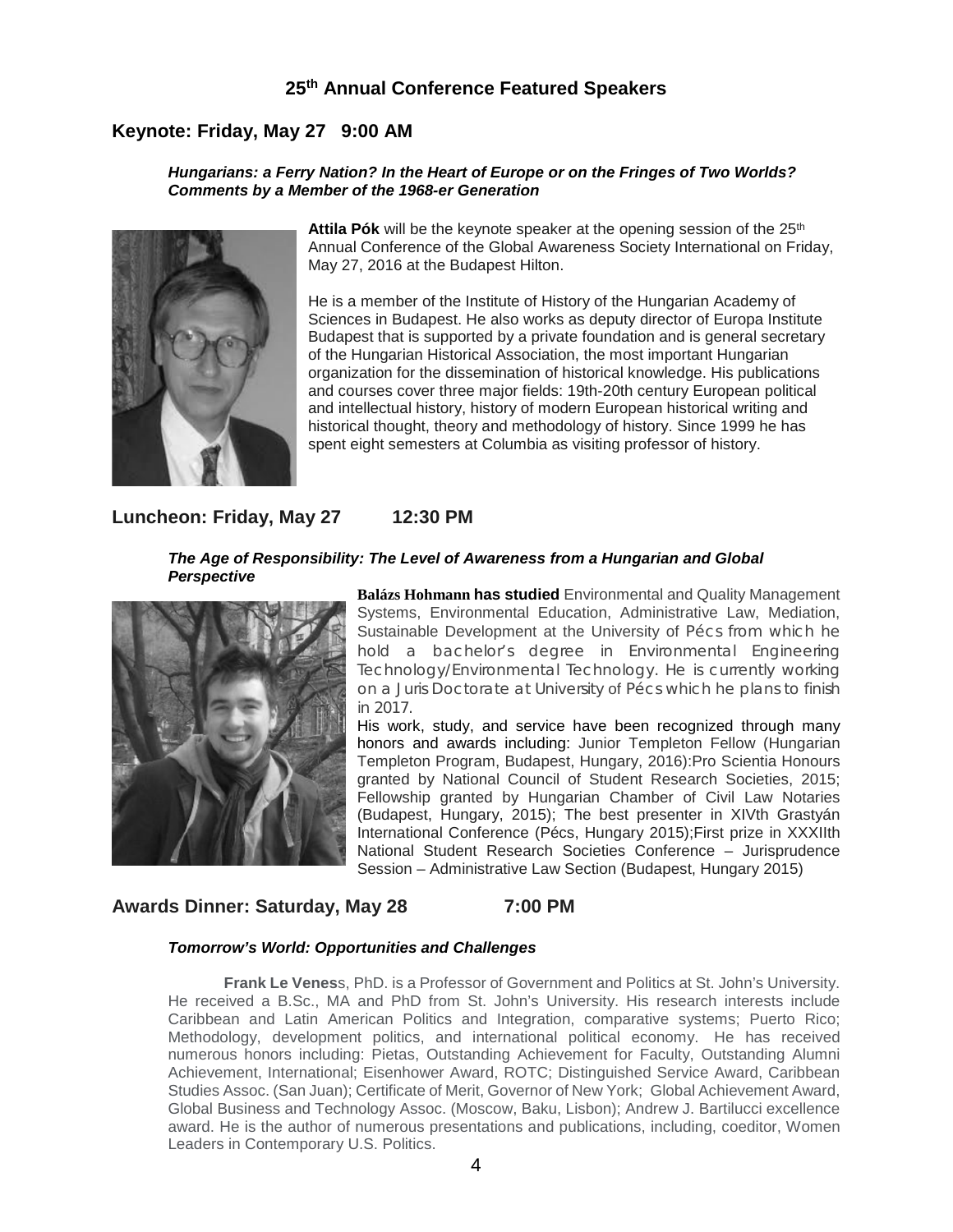# Thursday, May 26, 2016

| $2:00 - 5:30$ PM | <b>Registration</b>                            | <b>Hotel Lobby</b>         |
|------------------|------------------------------------------------|----------------------------|
|                  |                                                |                            |
| $4:00 - 6:00$    | <b>Board of Directors and Officers Meeting</b> | Anjou Room                 |
|                  |                                                |                            |
| $6:00 - 7:00$ PM | <b>Informal Welcome Reception</b>              | <b>Dominican Courtyard</b> |
|                  |                                                |                            |

**7:00 - ??? Dinner on Your Own**

# **Welcome to Hungary**



- 1. Hungary is a land-locked country in Central Europe sharing its borders with Austria, Croatia, Romania, Serbia, Slovakia, Slovenia and Ukraine. The population of Hungary is approximately 9,900,00
- 2. Its capital city is Budapest with a population of 1.709 million (2011).
- 3. Founded in 897, Hungary is one of the oldest countries in Europe (before France and Germany became separate entities, and before the unification of Anglo-Saxon Kingdoms.)
- 4. Around 1000 CE, the Kingdom of Hungary was one of the largest states in Europe, bigger than France. Later, it became one of the two "eagle heads" of the Austro-Hungarian Empire.
- 5. Communism in Hungary ended 1989 and the country became a parliamentary republic. It joined NATO in 1999 and the EU five years later.
- 6. Hungary has a long tradition of classical music with famous composers like Béla Bartók, Zoltán Kodály and Franz Liszt.
- 7. As of 2007, 13 Hungarians had received a Nobel Prize (this is more than Japan, China, India, Australia or Spain) in every category except peace.
- **8.** The University of Pécs, the oldest university of Hungary, was founded in 1367.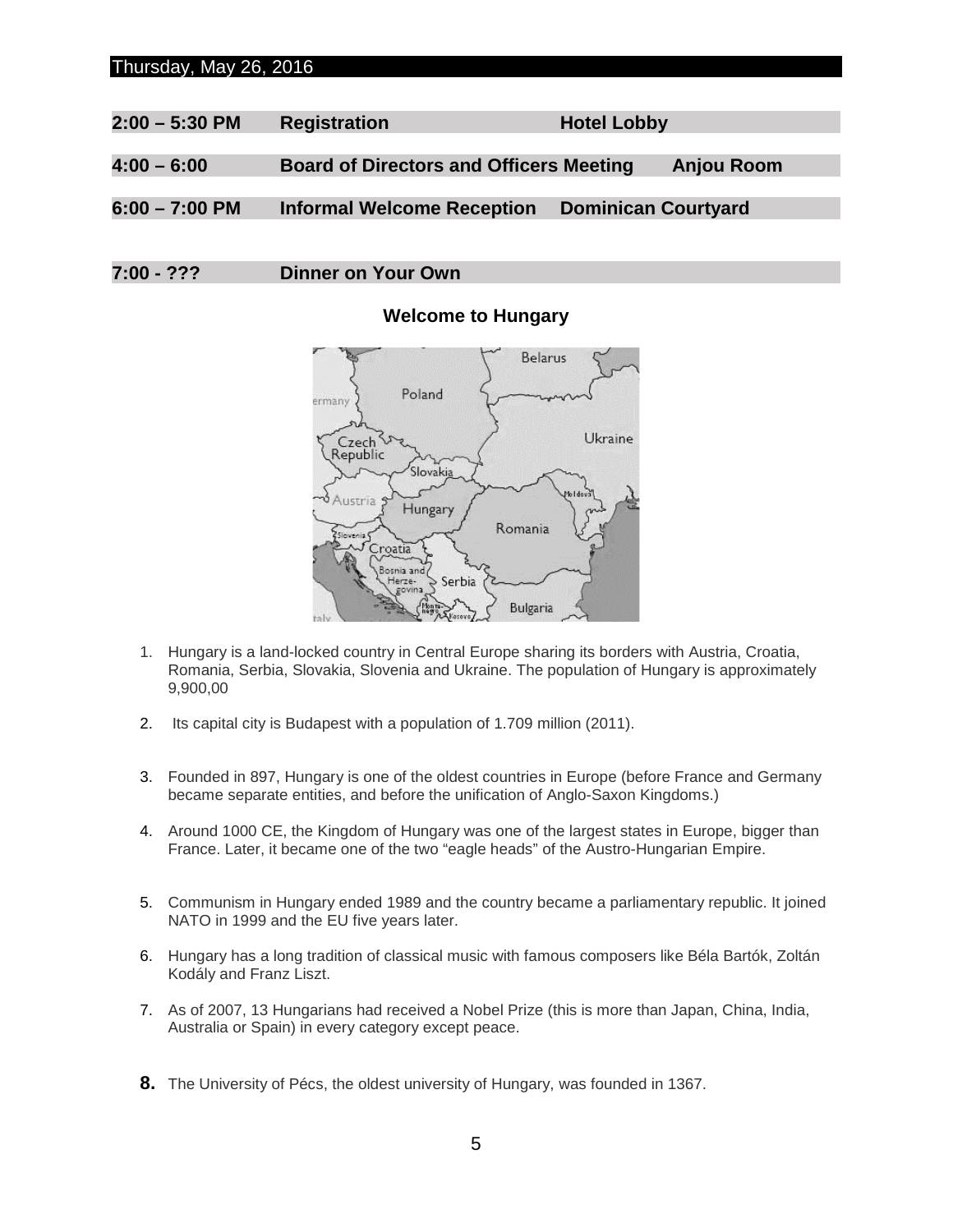# Friday. May 27, 2016

# 9:00 AM Plenary Corvina

#### *Welcoming Remarks*

Geoffrey Palmer Bowie State University GASI President

Virag Rab University of Pécs Conference Co-chair

#### *Keynote: Hungarians: a Ferry Nation? In the Heart of Europe or on the Fringes of Two Worlds? Comments by a Member of the 1968-er Generation*

Attila Pók Hungarian Academy of Sciences

#### 10:15 AM *Coffee Break*

# 10:45 AM Panel: Regional Issues Corvina

#### *Newly Emerging Issues and Problems in Our Globalized World*

#### *Presiding:*

Chang Shub Roh Bloomsburg University [changshubroh@aol.com](mailto:changshubroh@aol.com)

#### *Africa*

George Agbango Bloomsburg University gagbango@bloomu.edu

#### *Asia*

Daniel B. Lee Soongsil University dlee2013@ssu.ac.kr

#### *Caribbean*

Ransford Palmer Howard University rpalmer805@aol.com

#### *Central Asia and Mongolia*

Jay Nathan St. John's University Nathanj@stjohns.edu

#### *Europe*

Virag Rab University of Pécs virag.rab@gmail.com

#### *Middle East*

Shah M. Mehrabi Montgomery College [Palangkhan4@aol.com](mailto:Palangkhan4@aol.com)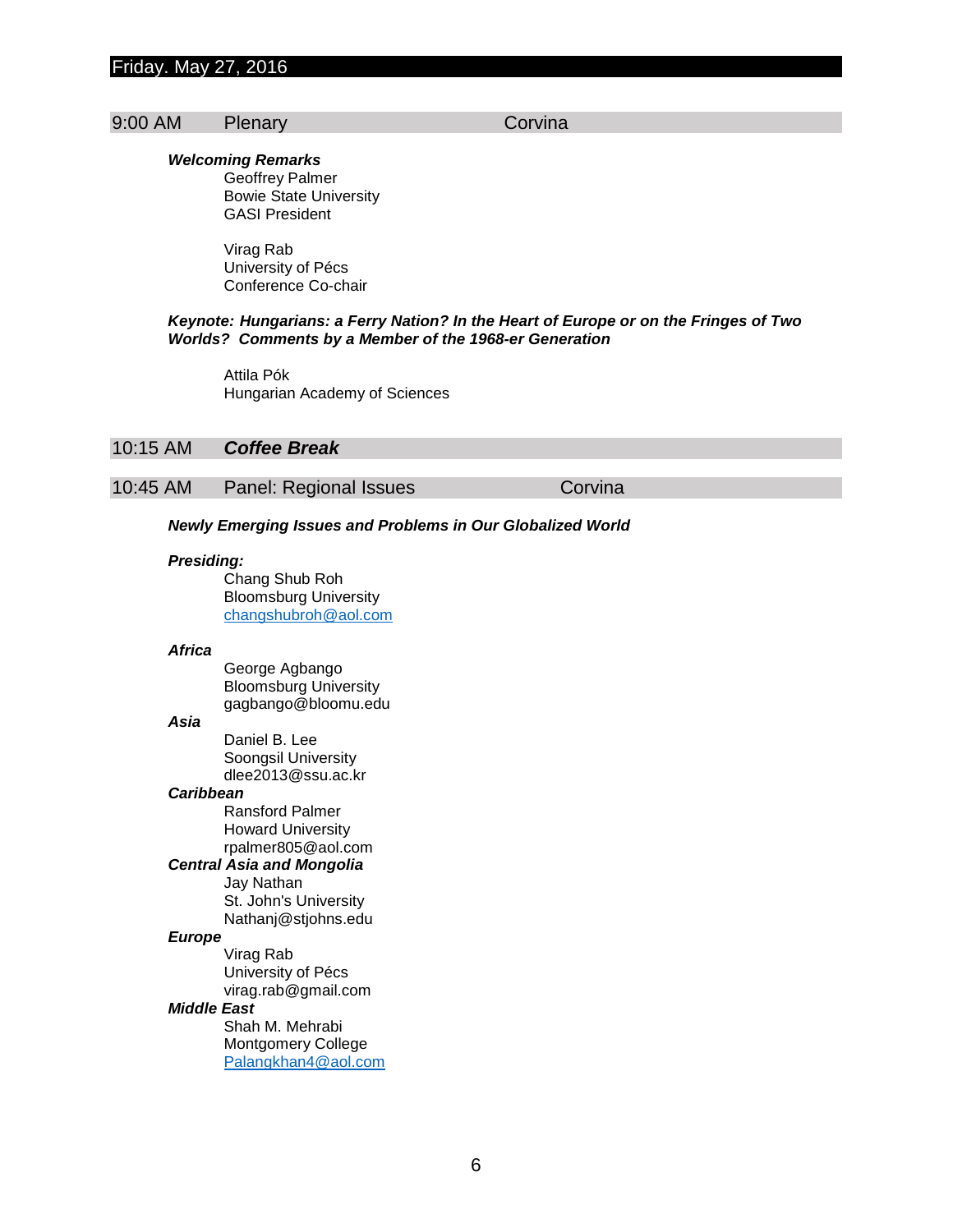# Friday. May 27, 2016

# 12:30 PM Luncheon ICON Restaurant

#### *The Age of Responsibility: The Level of Awareness from a Hungarian and Global Perspective*

Balazs Hohmann University of Pécs (Hungary) hohbalazs@gmail.com

#### 2:00 – 3:30 PM Session: 1A Corvina 1

#### *Session Title: Globalizing Our Universities*

#### *Session Chair:*

Melaney Kisthardt Immaculata University

#### *Collaborative Partnerships: How a Globalized World Has Changed the Face of Academic Research*

Curvin Huber Becker College [curvin.huber@becker.edu](mailto:curvin.huber@becker.edu)

#### *Ethical Issues in Education Marketing: Findings of a Pilot Study*

Shreekant G. Joag St. John's University [drjoag@outlook.com](mailto:drjoag@outlook.com)

#### *Global Awareness?: International Study Tours and the Improvement of International Entrepreneurial Competencies*

Christopher Stehr German Graduate School of Management and Law [Christopher.Stehr@ggs.de](mailto:Christopher.Stehr@ggs.de)

#### *International Education: A Comparative Analysis of Economic and Cultural Impact*

Madhav Sharma Bloomsburg University msharma@bloomu.edu

#### *Teaching Globalization Skills by Real-Life Learning"(with Christopher Stehr)*

Franziska Struve German Graduate School of Management and Law [Franziska.Struve@ggs.de](mailto:Franziska.Struve@ggs.de)

#### *Using Monte Carlo Simulation in the Teaching of Statistics*

Simcha Pollack St. John's University [POLLACKS@stjohns.edu](mailto:POLLACKS@stjohns.edu)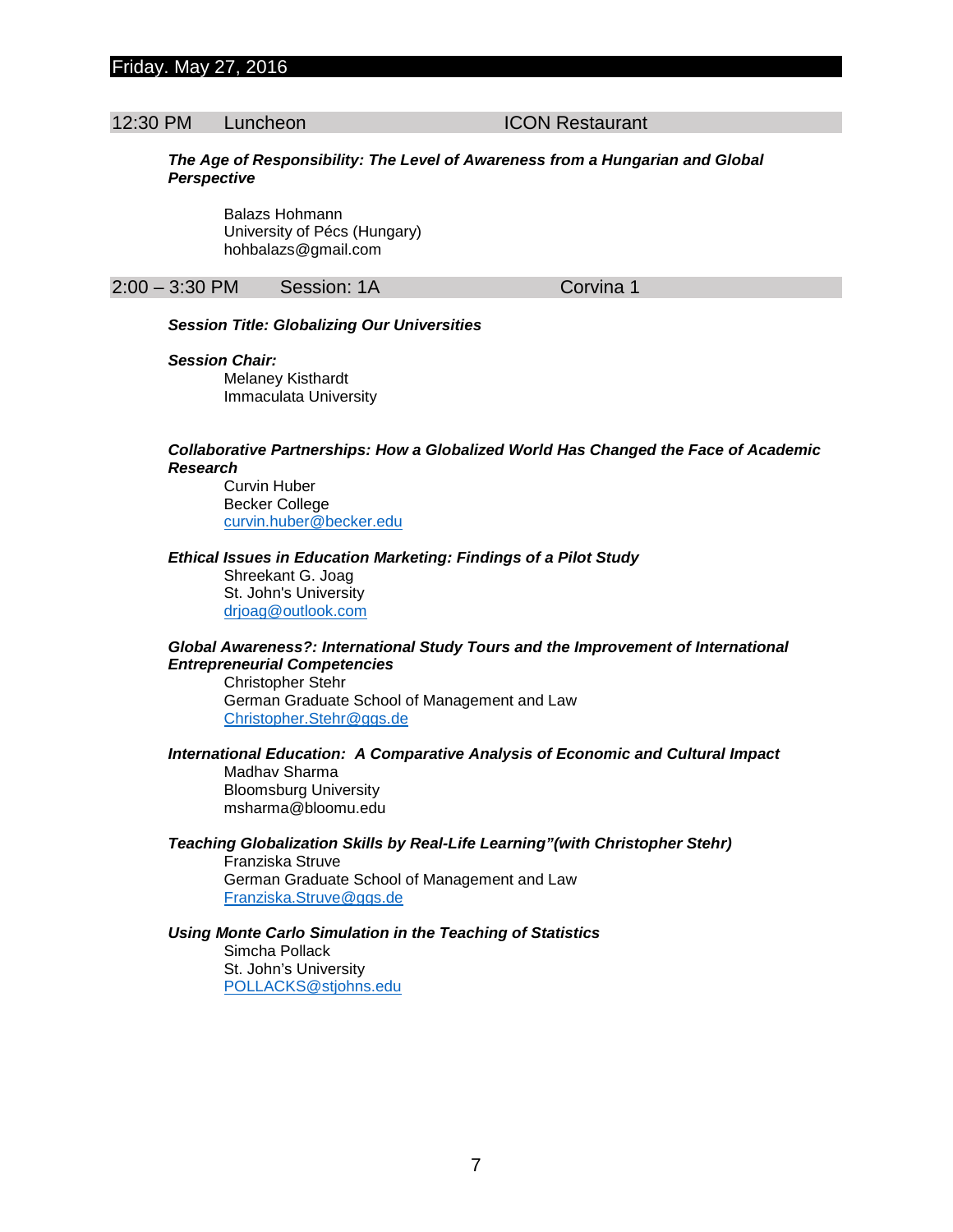#### 2:00 – 3:30 PM Session: 1B Corvina 2

#### *Session Title: Influence of Technology and Social Networks*

*Session Chair:*

Robert Abbott Bloomsburg University [rabbott@ptd.net](mailto:rabbott@ptd.net)

#### *Imgur and Online Emotional Support*

Daisy K. Milman Brigham Young University daisykmilman@gmail.com

#### *Improving Local Identity in Rural Areas*

Szilvia Kázmér-Mayer University of Pécs

#### *The Relationship between Personality and Social Networking in Interwar Europe*

Virag Rab University of Pécs [virag.rab@gmail.com](mailto:virag.rab@gmail.com)

#### *The Rise Of The Listicle: An American Or Global Trend?*

Jason Freeman Brigham Young University jasonfreeman472@gmail.com

#### *The Role of Eco-Mapping Method in Competitiveness of SME's at Globalizing Markets*

Balazs Hohmann University of Pécs (Hungary) hohbalazs@gmail.com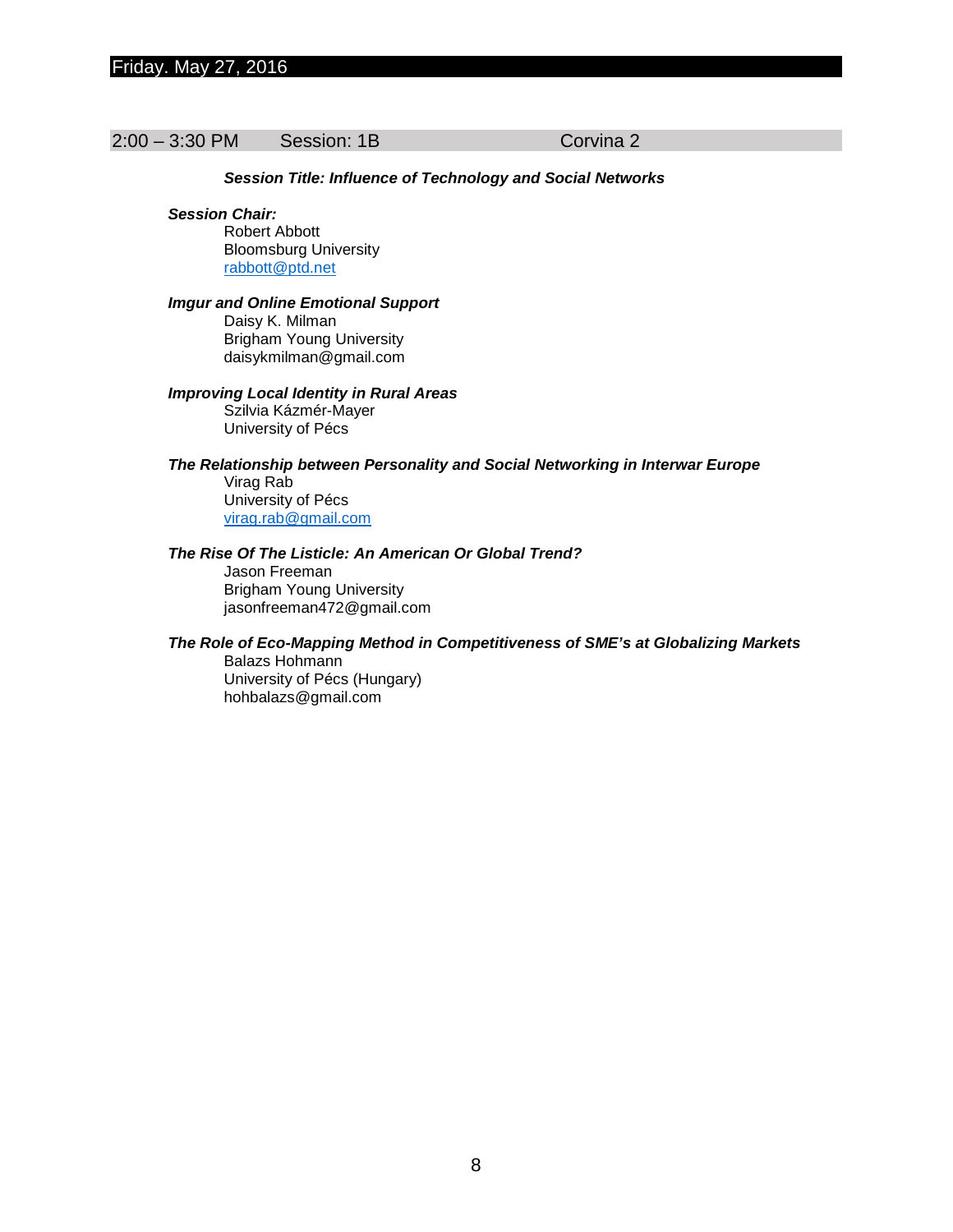# 2:00 – 3:30 PM Session: 1C Corvina 3

#### *Session Title: Health Issues Around the Globe*

#### *Session Chair:*

James C. Pomfret Bloomsburg University gasi@bloomu.edu

#### *Autism and the too Fast Changing World: Globalization Difficulties in Behavior and the Brain*

Orsolya Pachner University of Pécs pachner.orsolya@gmail.com

#### *Do Diagnostic Tests Do What They Are Supposed to Do?*

Gholamreza Dargahi Noubary Bloomsburg University rnoubary@bloomu.edu

# *Factors in the Medical Non-compliance of African Americans*

Yvette P. Wallace Millersville University ypwallac@millersville.edu

#### *Medical Rehabilitation in Germany and Klinik Sonnenblick*

Peter Hagen, MD hp.hagen@googlemail.com

#### *The Relationship between Help Seeking Behavior and Mental Health Stigma Among African American College Students*

John H. Johnson Millersville University [jhjohnso@millersville.edu](mailto:jhjohnso@millersville.edu)

# 3:30 PM *Coffee Break*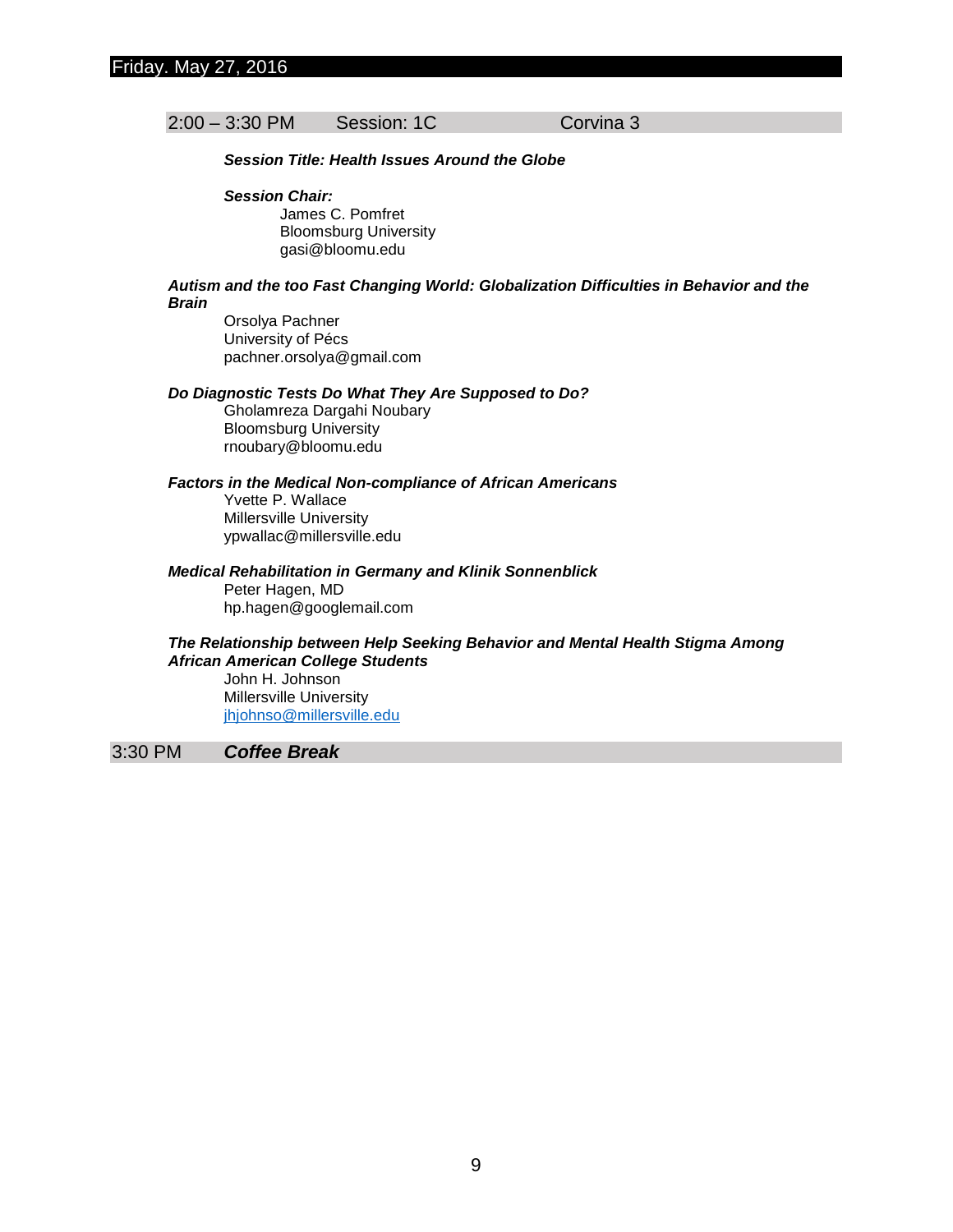# Friday. May 27, 2016

# 4:00 -5:30 PM Session: 2A Corvina 1

#### *Session Title: Historical and Philosophical Issues in a Global Context*

*Session Chair:* Frank LeVeness St. John's University

#### *Commemorating the Four Hundredth Anniversary of William Shakespeare's Death & Legacy*

Ronald J. Meyers East Stroudsburg University of PA [ronaldjmeyers@comcast.net](mailto:ronaldjmeyers@comcast.net)

#### *Narcissist Victimhood and Its Political Consequences – A Psycho-Historical Content Analysis of Nazi Propaganda Speeches*

Zsuzsanna Agora University of Pécs [dr.susanna.agora@gmail.com](mailto:dr.susanna.agora@gmail.com)

#### *Representation on Heroes in International Context(with Dr. Bigazzi Sára and Serdült, Sára)*

Enikő Végh University of Pécs [vegh.eniko@pte.hu](mailto:vegh.eniko@pte.hu)

# *The History of Financing Sport in Russia: Similarities and Differences*

Emese Ivan St.John's University ivane@stjohns.edu

#### *Material Self-Interest and the Pursuit of Happiness*

Saleem Khan Bloomsburg University Skhan@bloomu.edu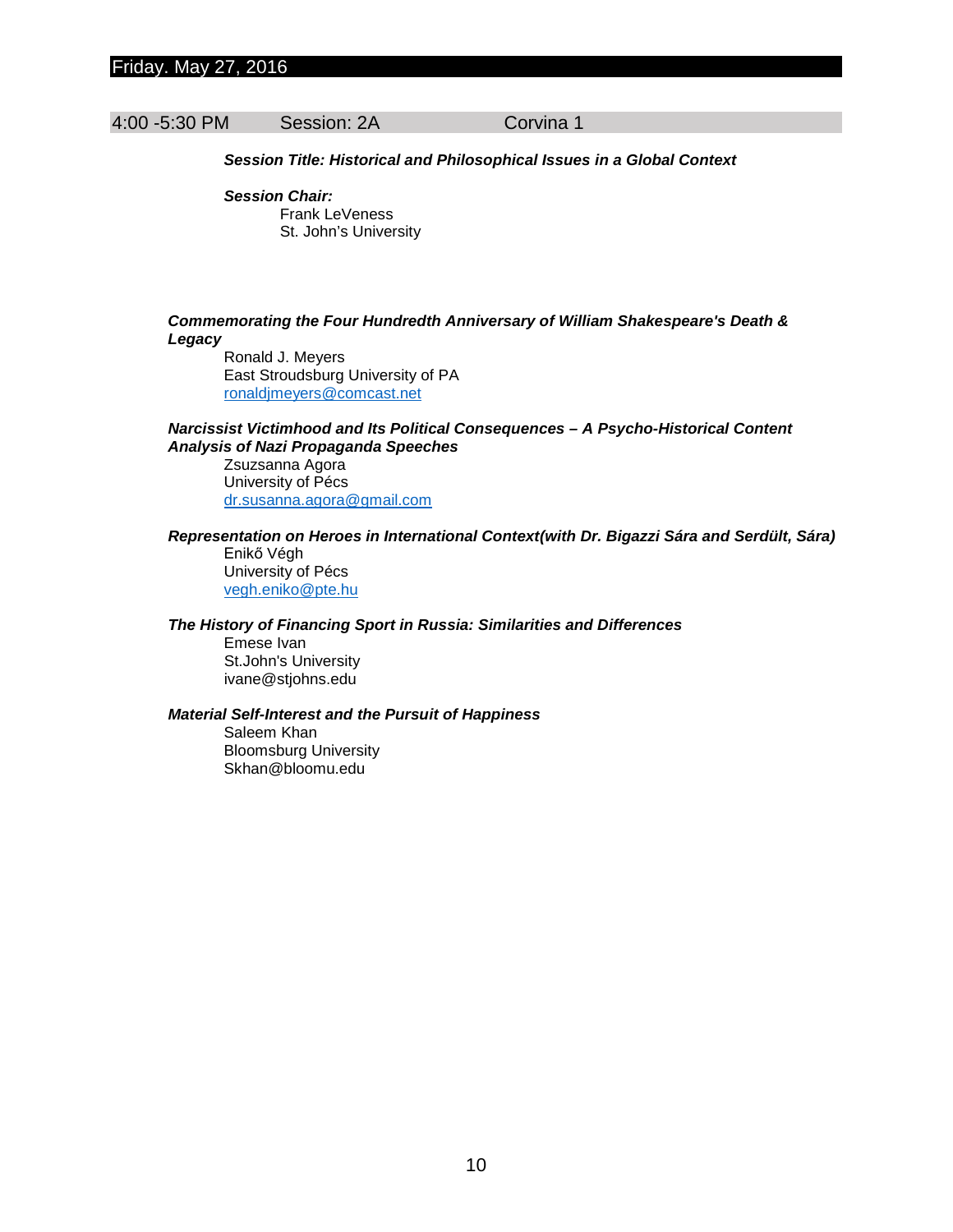# Friday. May 27, 2016

#### 4:00 -5:30 PM Session: 2B Corvina 2

#### *Session Title: Global Business Issues*

#### *Session Chair:*

Geoffrey Palmer Bowie State University gpalmer@bowiestate.edu

#### *The Effects of Subchapter S Election on Community and Minority Owned Banks*

Richard G. Cummings University of Wisconsin-Whitewater [cummingr@uww.edu](mailto:cummingr@uww.edu)

*A Career Train Wreck: A Case Study in Business Ethics (with Maria Pirrpone)* Deborah Kleiner

St. John's University [KLEINERD@stjohns.edu;deborahskleiner@gmail.com](mailto:KLEINERD@stjohns.edu;deborahskleiner@gmail.com)

#### *How to Make a Private Enterprise Successful in Pakistan*

Muhammad Aslam Khan Naru President, Mubarak Institute of Literacy and Learning Tariq Javed MD Tariq & Tariq, Milk Suppliers [maknaru@gmail.com](mailto:maknaru@gmail.com)

#### *Hungary: International Business Engagement in Global Value Chains*

Jay Nathan St. John's University [nathanj@stjohns.edu](mailto:nathanj@stjohns.edu)

#### *Marketing to the Bottom of the Pyramid: A Fresh Look at Latin America*

Shreekant G. Joag St. John's University drjoag@outlook.com

Sreedhar Kavil St. John's University [drjoag@outlook.com](mailto:drjoag@outlook.com)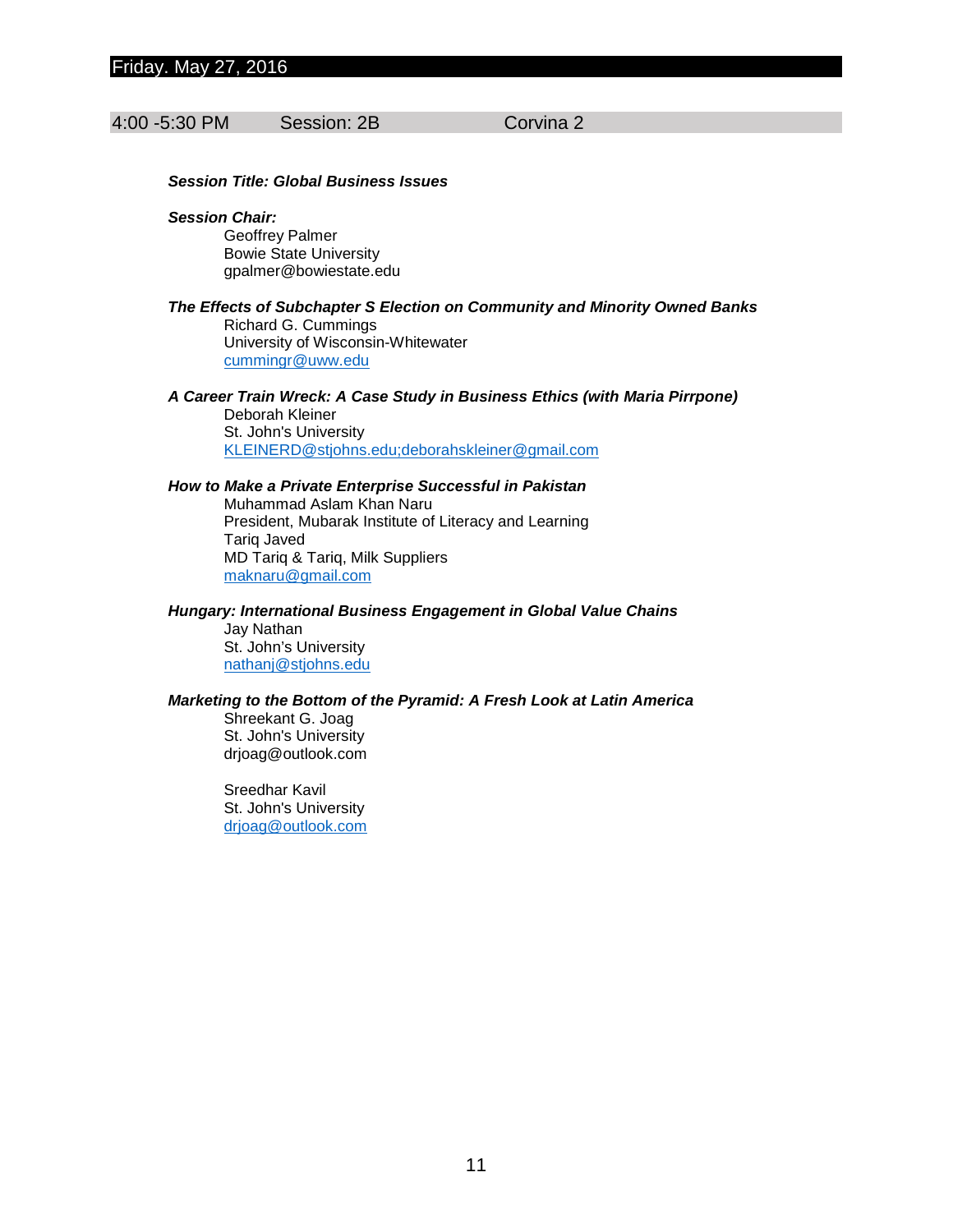# 4:00 -5:30 PM Session: 2C Corvina 3

*Session Title: Global Equality or Inequality?*

*Session Chair:* Hiram Martinez

West Chester University

*Can We Protect Ourselves? Studying Fear Acquisition with a Visual Search Paradigm* András N. Zsidó University of Pécs [zsido.andras@pte.hu](mailto:zsido.andras@pte.hu)

*Conflict Related Sexual Violence in Darfur*

Morgan R. Carrillo The Catholic University of America [09carrillo@cua.edu](mailto:09carrillo@cua.edu)

#### *Modernization and Female Employment in Europe from West to East in the First Half of the 20th Century*

Mariann Nagy University of Pécs [nagympecs@gmail.com](mailto:nagympecs@gmail.com)

#### *The Challenges of Gender Mainstreaming in Africa's Party Politics: Evidence from Ghana* Kingsley Agomor

Ghana Institute of Management and Public Administration [ksagomor@gmail.com](mailto:ksagomor@gmail.com)

*Urbanization, Democracy, Bureaucratic Quality, and Environmental Degradation* Sam Adams Ghana Institute of Management and Public Administration [sadamss2000@yahoo.com](mailto:sadamss2000@yahoo.com)

# 5:30 PM *Adjournment for the day. Enjoy your evening in Budapest! Reconvene tomorrow at 9:00 AM*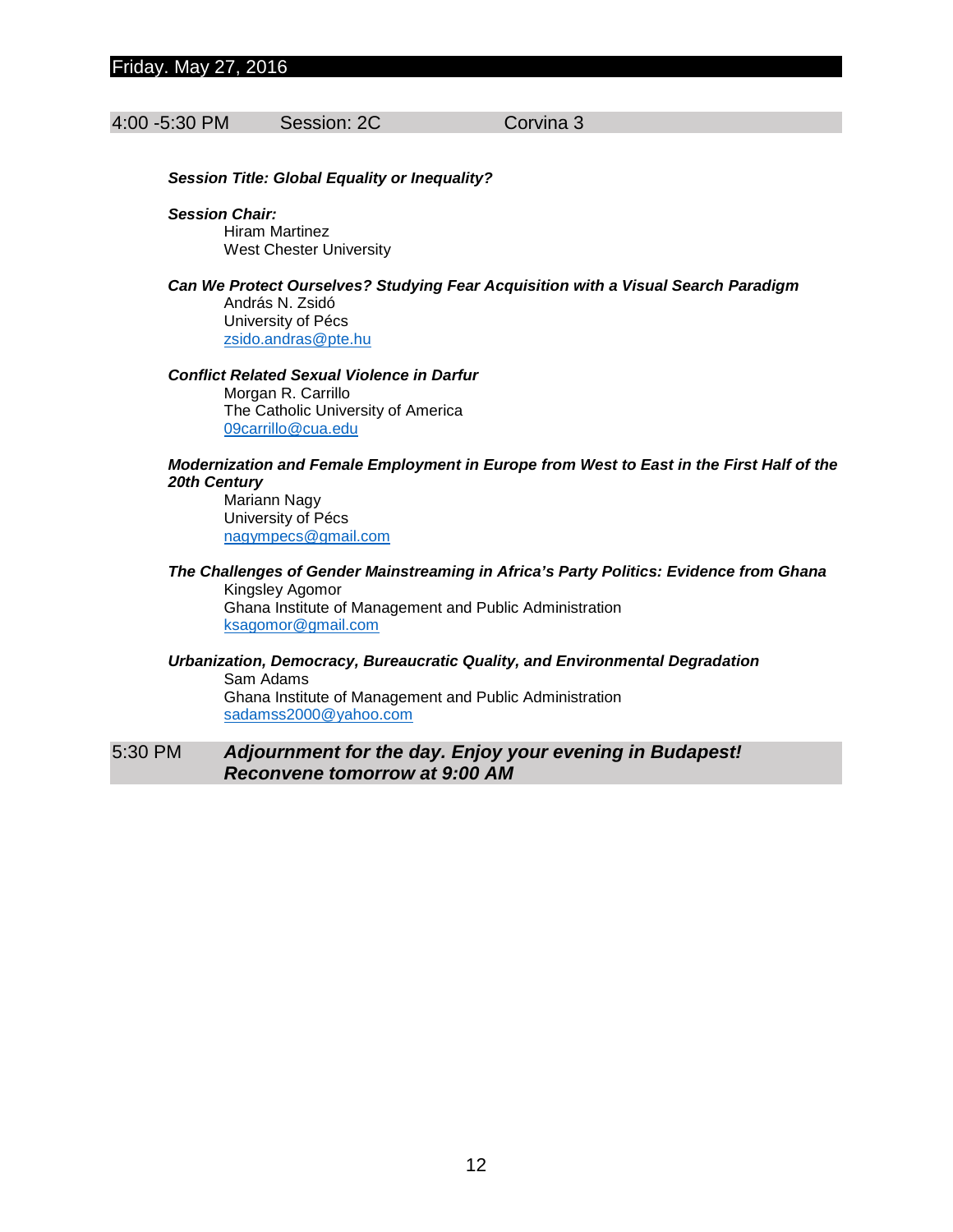# 9:00 AM-10:30 Session: 3A Corvina 1

#### *Session Title:Teaching and Learning in Globalized World*

#### *Session Chair:*

Sarah Moore Oliphant The Catholic University of America [oliphants@cua.edu](mailto:oliphants@cua.edu)

#### *Cognitive functions after early bilingualism*

Rebeka Jávor University of Pécs [javor.rebeka@pte.hu](mailto:javor.rebeka@pte.hu)

#### *Service Learning in Foreign Language Instruction*

Deborah A. Kessler Bradley University kessler@mtco.com

# *From Local to Global: The Impact of Service Learning Courses in Higher Education*

Melanie Kisthardt Immaculata University mkisthardt@immaculata.edu

William Lalicker West Chester University [wlalicker@wcupa.edu](mailto:wlalicker@wcupa.edu)

#### *Personality and Social Relationships as Predictors of Subjective Well-Being in the U.S. and China*

Ming-hui Li St. John's University lim@stjohns.edu

#### *What a Decade of NSF (National Science Foundation)-Sponsored Undergraduate Research in China Teaches Us about Teaching Them*

Roberta Soltz Bloomsburg University robertasoltz@gmail.com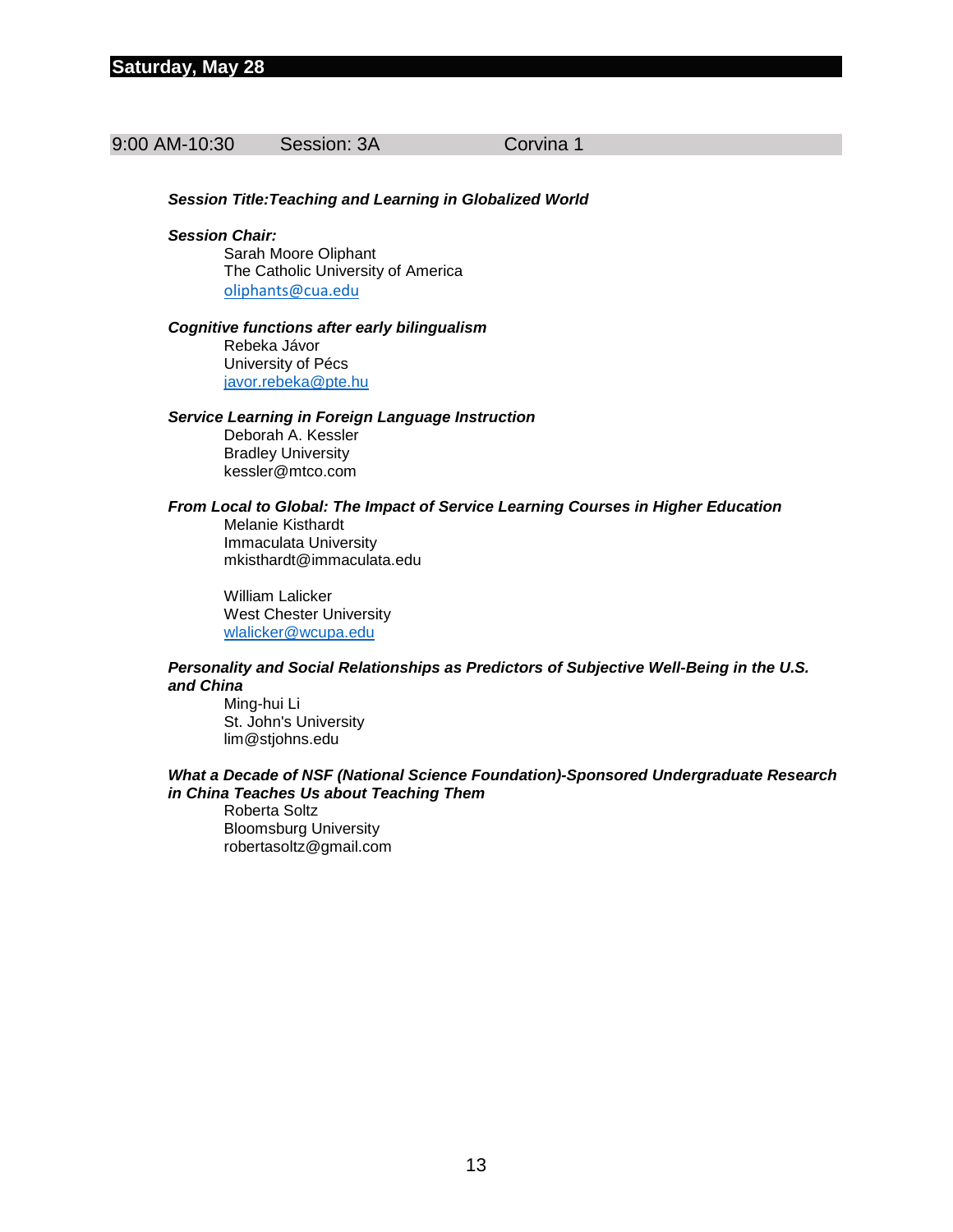# 9:00 AM-10:30 Session: 3B Corvina 2

#### *Session Title: Global Issues in Africa*

# *Session Chair:*

Kingsley Agomor Ghana Institue of Management and Public Administration [ksagomor@gmail.com](mailto:ksagomor@gmail.com)

#### *Democracy in Africa: Fiction or Fact in the 21st Century*

E. Ike Udogu Appalachian State University udoguei@appstate.edu

#### **Critical Issues Facing Higher Education in Ghana**

George Agbango Bloomsburg University [gagbango@bloomu.edu](mailto:gagbango@bloomu.edu)

#### *Effect of Seed Dressing Chemicals on Cowpea Productivity(with Peggy Iriaghomon and Ajeigbe H)*

Umma Mohammad Kano University of Science and Technology , ummamohammad@gmail.com

#### *Effect of Seed Size on Growth and Development of Groundnut (Arachis Hypogeal.)Seedlings.(with Ajeigbe H.and Sumayya Umar)*

Umma Mohammad Kano University of Science and Technology , ummamohammad@gmail.com

# *Studies on the Microbiological Assessment of Ethno Medicinal Concoctions Sold in Na'ibawa and Unguwa-Uku Motor Parks Kano State, Nigeria (with Umma Mohammad)* Muhammad Abbas Abdullahi

Kano University of Science and Technology , [absalahaj@yahoo.com](mailto:absalahaj@yahoo.com)

10:30 AM *Coffee Break*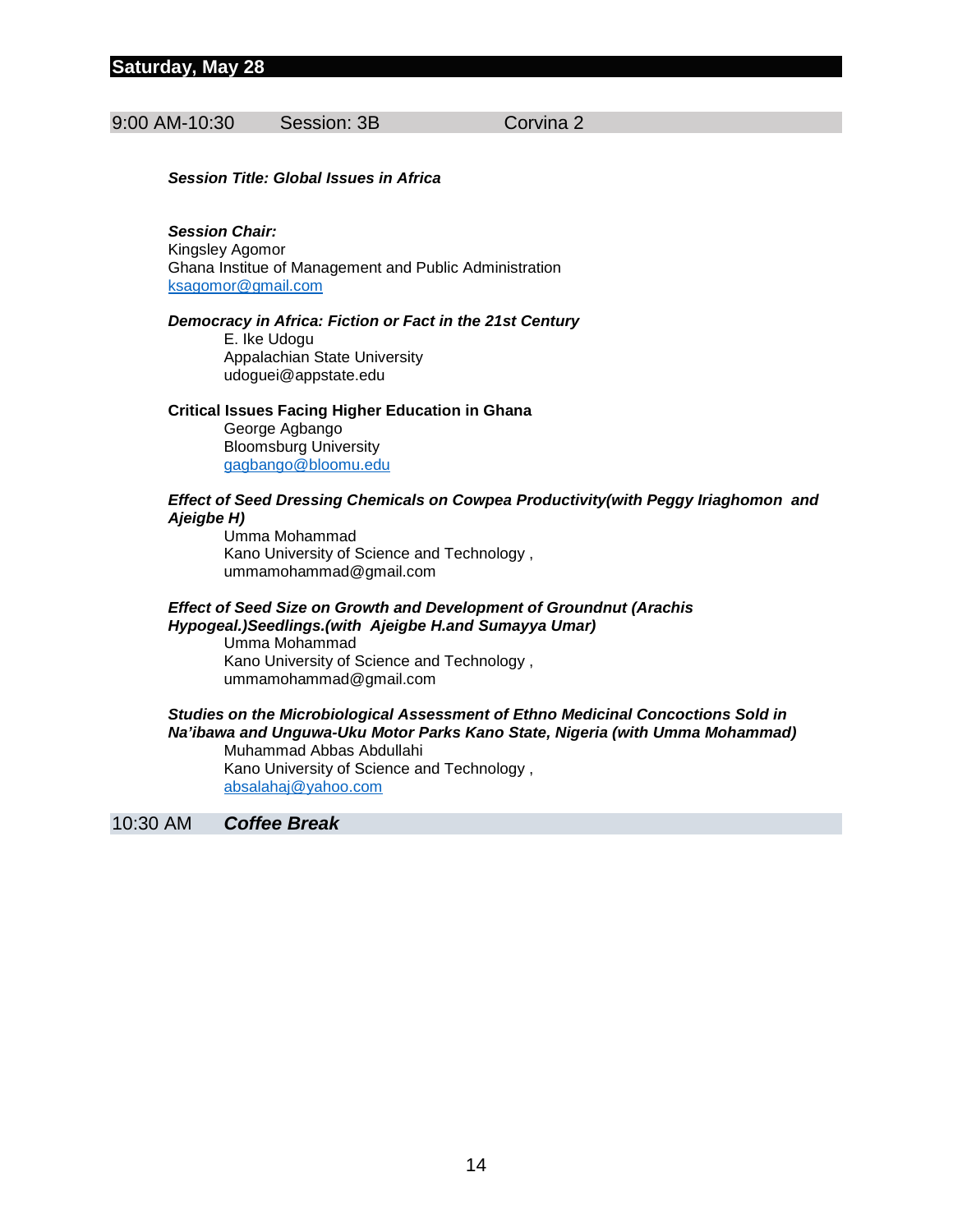# 11:00 -12:30 PM Session: 4A Corvina 1

*Session Title: Participating and Serving in a Global Society*

#### *Session Chair:*

Deborah Kessler Bradley University dkessler@fsmail.bradley.edu

#### *International Volunteer Service: A Case Study of Social Work International Placements* Sarah Oliphant The Catholic University of America

[sarahmoore27@hotmail.com; oliphants@cua.edu](mailto:sarahmoore27@hotmail.com;%20oliphants@cua.edu)

#### *Intersecting Impacts of Globalization: An Analysis of the Dadaab Refugee Camp* Leah Gage

The Catholic University of America 84gage@cua.edu

#### *Perspectives of Globalization: Insights Gained during Medical Outreach in Ecuador*

Fred Miller Geisinger Medical Center jmiller@bloomu.edu

Joan Miller Bloomsburg University jmiller@bloomu.edu

#### *Political Knowledge and Voting Behavior among African American College Students* Brittney D. Brown

Millersville University [brittney.brown2018@gmail.com](mailto:brittney.brown2018@gmail.com)

#### *Stability in Chaos: An Examination of the Kurdish Situation and the Regional Implications of an Internationally Recognized Kurdish State in Northern Iraq*

Andrew Roth Millersville University anrroth1@gmail.com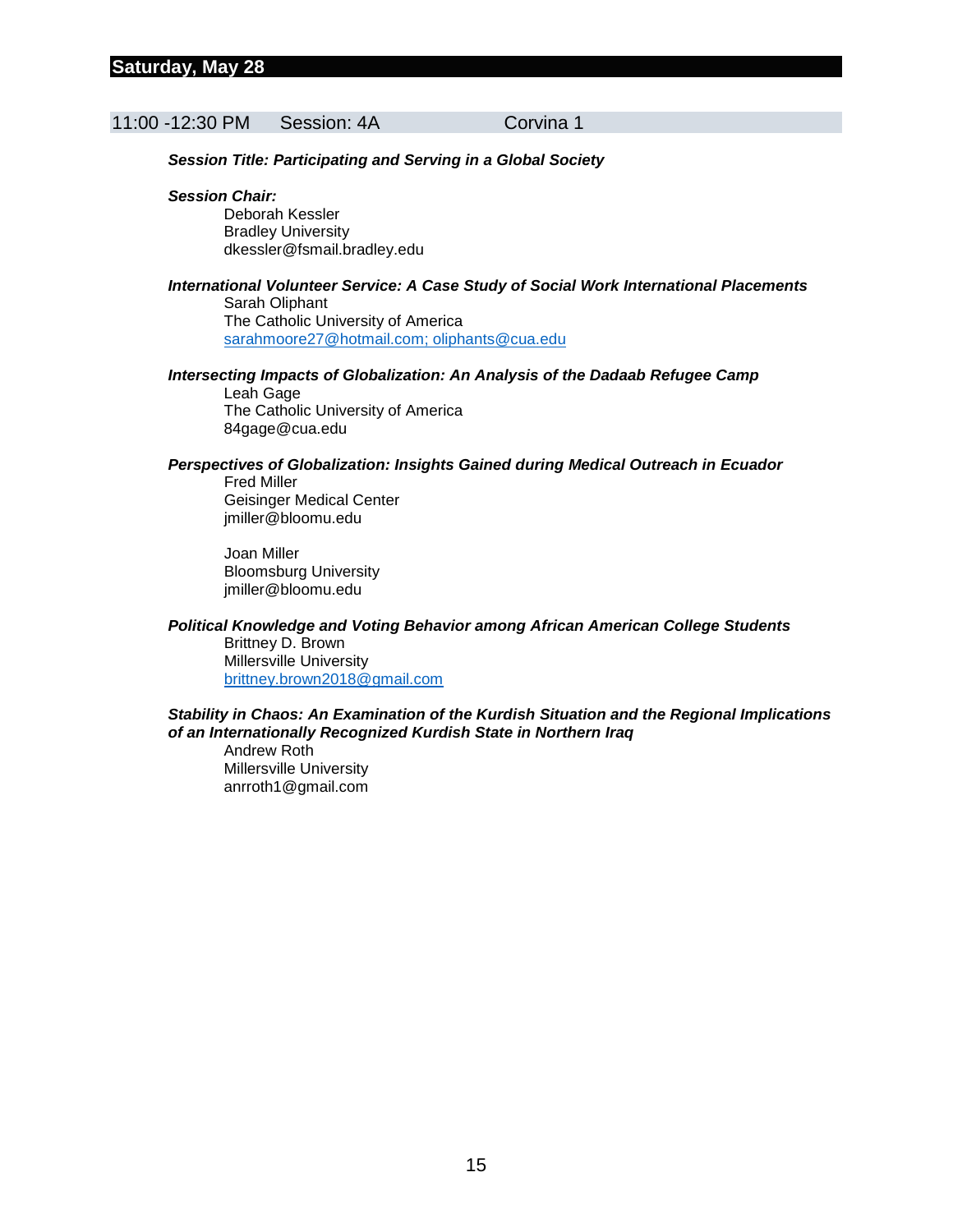#### 11:00 -12:30 PM Session: 4B Corvina 2

*Roundtable: The African Union: A Myth or the Only Hope for Africa?*

**Moderator:**

George Agbango Bloomsburg University [gagbango@bloomu.edu](mailto:gagbango@bloomu.edu) Panelists: TBA

#### 12:30 PM *Lunch on your own. Lunches available at the Hilton.*

2:00 -3:30 PM Session: 5A Corvina 1

#### *Roundtable: Perspectives on the Effects of Globalization*

Globalization has caused either positive or negative socio-economic change among the peoples of the world. Many have been pulled apart socially, culturally, or politically in their communities. The purpose of this panel is to explore how the effects of globalization have affected the younger generations around the globe.

#### **Moderator**

James Huber Bloomsburg University jhuber8@verizon.net

#### **Panelists:**

- Brittany Brown
- Millersville University **Curvin Huber**
- Becker College
- Ming-hui Li St. John's University
- Geoffrey Palmer
- Bowie State University
- Roberta Soltz Bloomsburg University
- Rebeka Javor University of Pécs
- Leah Gage
- The Catholic University of America
- Malik Asjad Javed Okara, Pakistan

# 3:30 PM *Coffee Break*

# 4:00 -5:30 PM Business Meeting Corvina 1

#### *Business Meeting and Election of Officers for 2016-2018*

Geoffrey Palmer Bowie State University [gpalmer@bowiestate.edu](mailto:gpalmer@bowiestate.edu)

5:30 PM *Adjournment.*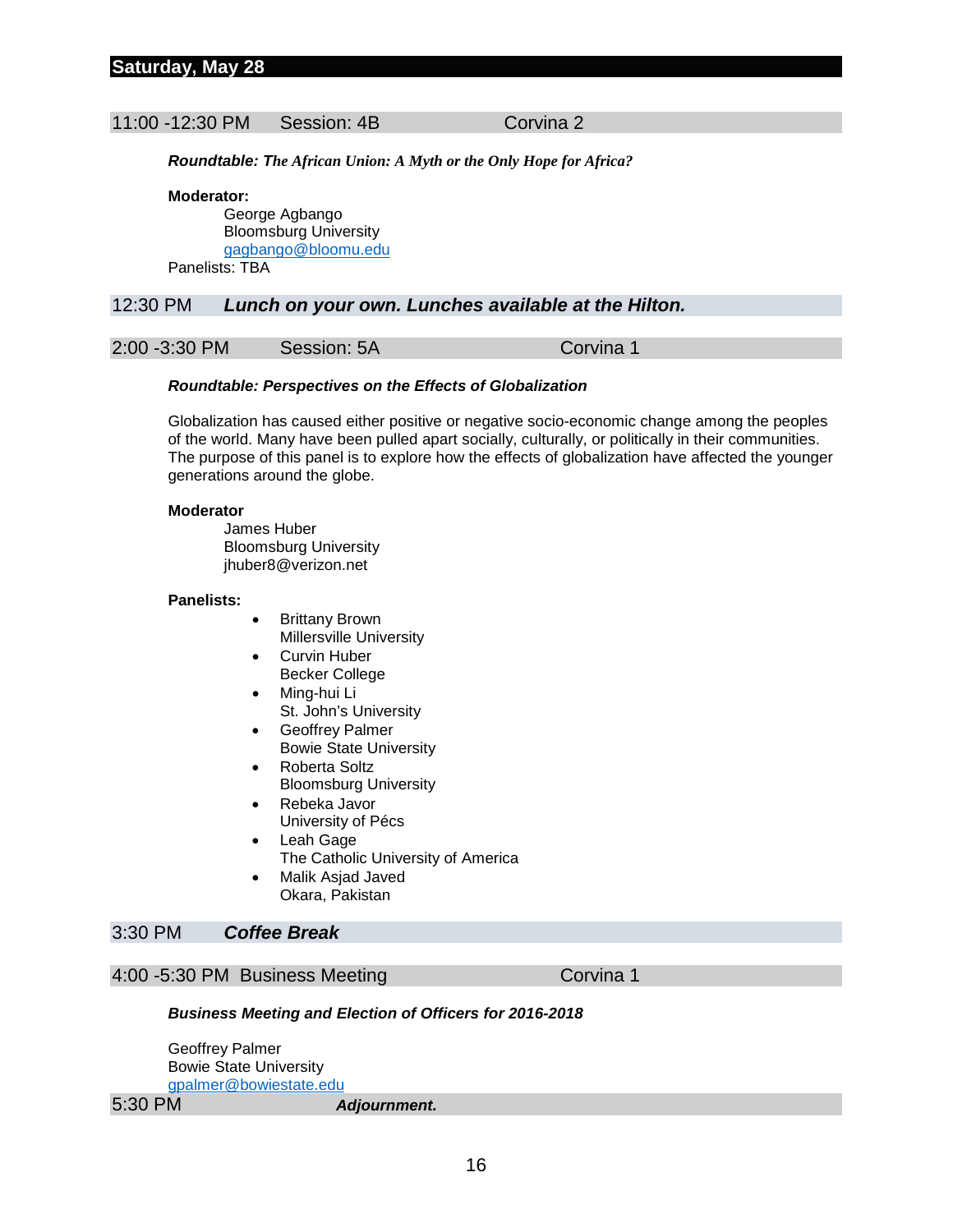# **Saturday, May 28**

# 6:30 PM **Pre-Dinner Reception ICON Restaurant**

# 7:15 PM *Global Awards Dinner* **ICON Restaurant**

Geoffrey Palmer GASI President 2014-2016 Bowie State University

Hiram Martinez GASI President 2016-2018 West Chester University hmartinez@WCUPA.edu

#### 8:20 PM

#### *Tomorrow's World: Opportunities and Challenges*

Frank Le Veness St. John's University levenesf@stjohns.edu

#### 8:45 PM

# *Presentation of Student Scholars*

Michael Seipel Brigham Young University [Michael\\_Seipel@byu.edu](mailto:Michael_Seipel@byu.edu)

# **25th Annual Conference Global Awareness Scholarship Recipients**

#### **Kee H. Lee Crown Products Scholarship**

• Jason Freeman, Brigham Young University Paper Title: *The Rise Of The Listicle: An American Or Global Trend?*

#### **Leland Stanfornd McKeeman Global Awareness Scholarship**

• Morgan R. Carrillo, The Catholic University of America Paper Title: *Conflict Related Sexual Violence in Darfur*

• Leah Gage, The Catholic University of America

Paper Title: *Intersecting Impacts of Globalization: An Analysis of the Dadaab Refugee Camp*

#### **Dr. Chang Shub Roh and Family Global Awareness Scholarship**

• Yvette P. Wallace, Millersville University

Paper Title: *Factors in the Medical Non-compliance of African Americans*

• John H. Johnson, Millersville University

Paper Title: *The Relationship between Help Seeking Behavior and Mental Health Stigma Among African American College Students*

• Brittney D. Brown, Millersville University

Paper Title: *Political Knowledge and Voting Behavior among African American College Students*

• Daisy K. Milman, Brigham Young University

Paper Title: *Imgur and Online Emotional Support*

• Andrew Roth, Millersville University

Paper Title: *Stability in Chaos: An Examination of the Kurdish Situation and the Regional Implications of an Internationally Recognized Kurdish State in Northern Iraq*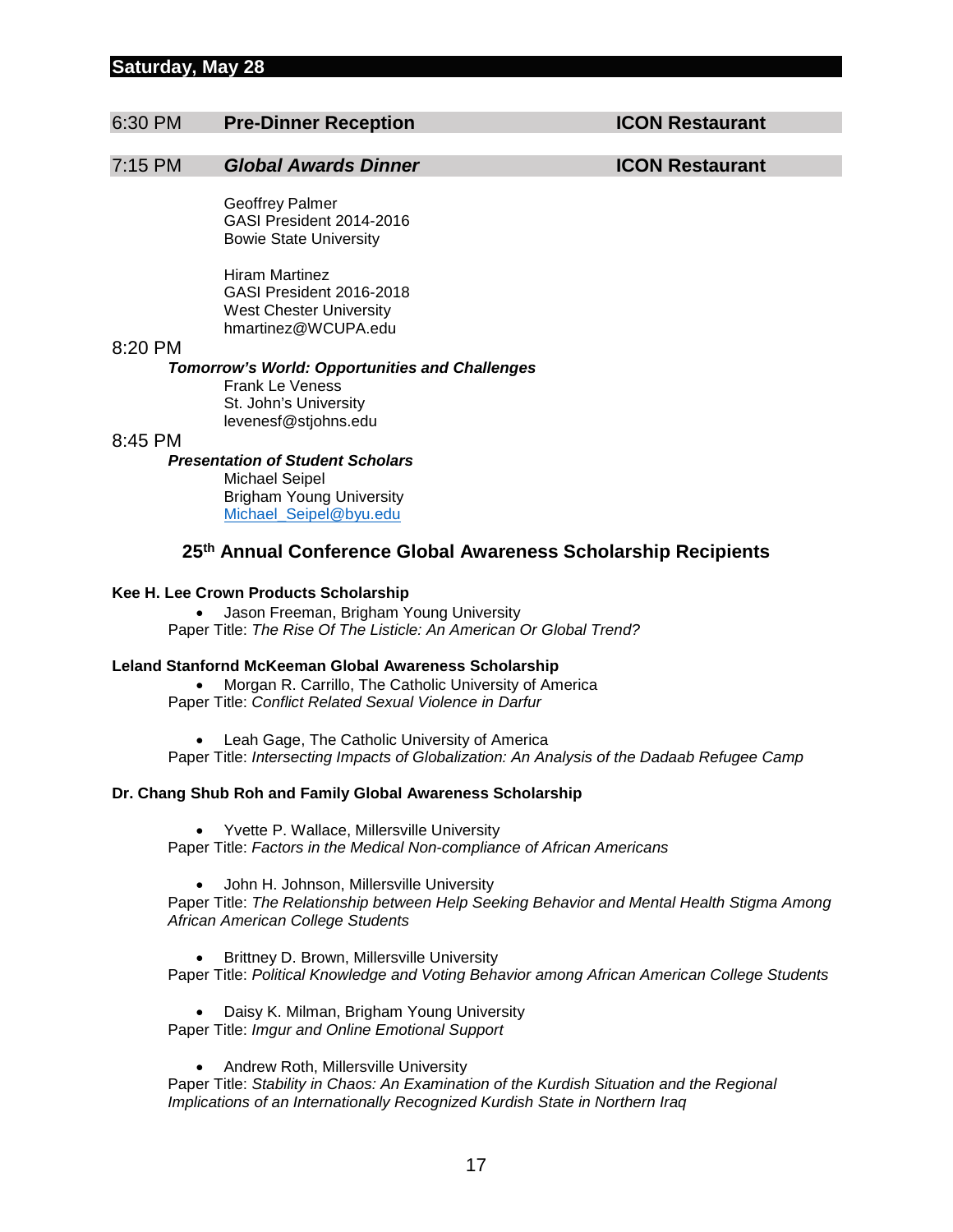# Sunday, May 29, 2016

# **9:20 AM Budapest History and Culture Program**

- 09.20 Meeting in the lobby at Hotel Hilton
- 09.30 12.30 City tour by walk and by bus with English speaking guide
- 12.30 13.30 Cruise on the Danube with guide
- 13.30 Walk to the Vörösmarty Square. Optional lunch/coffee and cake in THE Gerbeaud Café.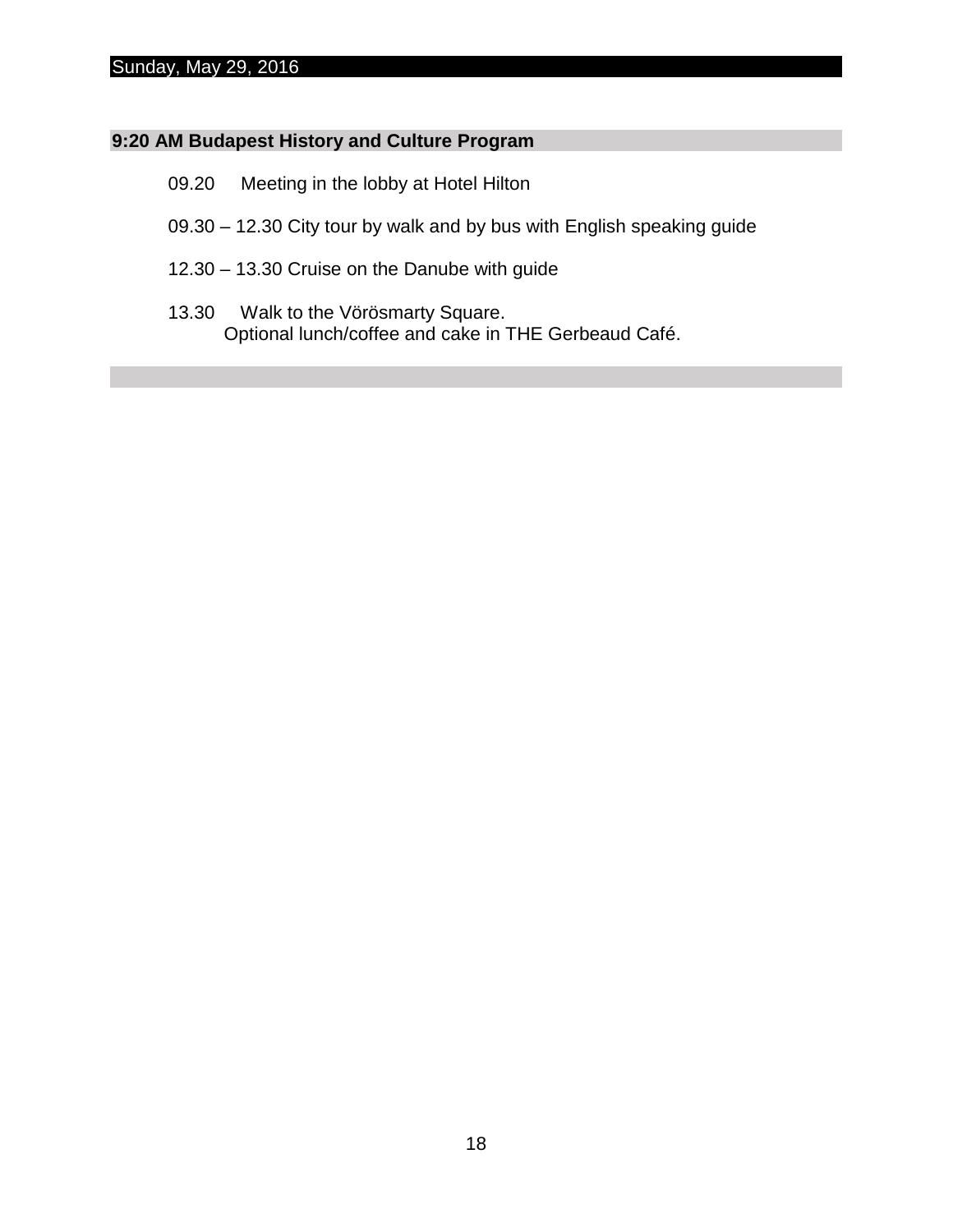| <b>AULIUL IIIUCA</b>        |                             |                  |             |              |
|-----------------------------|-----------------------------|------------------|-------------|--------------|
| <b>Name</b>                 | <b>Session</b>              | Day              | <b>Time</b> | <b>Place</b> |
| Abbott, Robert              | 1B Session Chair            | Friday, May 27   | 2:00:00 PM  | Corvina 2    |
| Abdullahi, Muhammad Abbas   | 3B                          | Saturday, May 28 | 9:00:00 AM  | Corvina 2    |
| Adams, Sam                  | $\overline{2C}$             | Friday, May 27   | 4:00:00 PM  | Corvina 3    |
| Agbango, George             | 3B                          | Saturday, May 28 | 9:00:00 AM  | Corvina 2    |
| Agbango, George             | 4B Session Chair            | Saturday, May 28 | 11:00:00 AM | Corvina 2    |
| Agbango, George             | Panel: Regional Issues      | Friday, May 27   | 10:45:00 AM |              |
| Agomor, Kingsley            | 2C                          | Friday, May 27   | 4:00:00 PM  | Corvina 3    |
| Agomor, Kingsley            | 3B Session Chair            | Saturday, May 28 | 9:00:00 AM  | Corvina 2    |
| Agora, Zsuzsanna            | 2A                          | Friday, May 27   | 4:00:00 PM  | Corvina 1    |
| Brown, Brittney D.          | 4A                          | Saturday, May 28 | 11:00:00 AM | Corvina 1    |
| Brown, Brittney D.          | 5A                          | Saturday, May 28 | 2:00:00 PM  | Corvina 2    |
| Carrillo, Morgan R.         | $\overline{2C}$             | Friday, May 27   | 4:00:00 PM  | Corvina 3    |
| Cummings, Richard G.        | $\overline{2B}$             | Friday, May 27   | 4:00:00 PM  | Corvina 2    |
| Dargahi Noubary, Gholamreza | 1C                          | Friday, May 27   | 2:00:00 PM  | Corvina 3    |
| Freeman, Jason              | 1B                          | Friday, May 27   | 2:00:00 PM  | Corvina 2    |
| Gage, Leah                  | 4A                          | Saturday, May 28 | 11:00:00 AM | Corvina 1    |
| Gage, Leah                  | $5\overline{A}$             | Saturday, May 28 | 2:00:00 PM  | Corvina 2    |
| Hagen, MD, Peter            | 1 <sup>C</sup>              | Friday, May 27   | 2:00:00 PM  | Corvina 3    |
| Hohmann, Balazs             | $\overline{1B}$             | Friday, May 27   | 2:00:00 PM  | Corvina 2    |
| Hohmann, Balazs             | Luncheon                    | Friday, May 27   | 12:30:00 PM | <b>ICON</b>  |
|                             |                             |                  |             | Restaurant   |
| Huber, Curvin               | 1A                          | Friday, May 27   | 2:00:00 PM  | Corvina 1    |
| Huber, Curvin               | 5A                          | Saturday, May 28 | 2:00:00 PM  | Corvina 2    |
| Huber, James                | 5A Session Chair            | Saturday, May 28 | 2:00:00 PM  | Corvina 2    |
| Ivan, Emese                 | 2A                          | Friday, May 27   | 4:00:00 PM  | Corvina 1    |
| Javed, Tariq                | $\overline{2B}$             | Friday, May 27   | 4:00:00 PM  | Corvina 2    |
| Javed, Malik Asjad          | 5A                          | Saturday, May 28 | 2:00:00 PM  | Corvina 2    |
| Jávor, Rebeka               | $\overline{3A}$             | Saturday, May 28 | 9:00:00 AM  | Corvina 1    |
| Jávor, Rebeka               | $\overline{5A}$             | Saturday, May 28 | 2:00:00 PM  | Corvina 2    |
| Joag, Shreekant G.          | 1A                          | Friday, May 27   | 2:00:00 PM  | Corvina 1    |
| Joag, Shreekant G.          | $\overline{2B}$             | Friday, May 27   | 4:00:00 PM  | Corvina 2    |
| Johnson, John H.            | 1C                          | Friday, May 27   | 2:00:00 PM  | Corvina 3    |
| Kavil, Sreedhar             | 2B                          | Friday, May 27   | 4:00:00 PM  | Corvina 2    |
| Kázmér-Mayer, Szilvia       | 1B                          | Friday, May 27   | 2:00:00 PM  | Corvina 2    |
| Kessler, Deborah A.         | 3A                          | Saturday, May 28 | 9:00:00 AM  | Corvina 1    |
| Kessler, Deborah A.         | 4A Session Chair            | Saturday, May 28 | 11:00:00 AM | Corvina 1    |
| Kisthardt, Melanie          | 1A Session Chair            | Friday, May 27   | 2:00:00 PM  |              |
| Kisthardt, Melanie          | 3A                          | Saturday, May 28 | 9:00:00 AM  | Corvina 1    |
| Kleiner, Deborah            | 2B                          | Friday, May 27   | 4:00:00 PM  | Corvina 2    |
| Lalicker, William           | 3A                          | Saturday, May 28 | 9:00:00 AM  | Corvina 1    |
| Le Veness, Frank            | 2A Session Chair            | Friday, May 27   | 4:00:00 PM  |              |
| Le Veness, Frank            | <b>Global Awards Dinner</b> | Saturday, May 28 | 8:20:00 PM  | <b>ICON</b>  |
|                             |                             |                  |             | Restaurant   |
| Lee, Daniel B.              | Panel: Regional Issues      | Friday, May 27   | 10:45:00 AM | Corvina 1    |
| Li, Ming-hui                | 3A                          | Saturday, May 28 | 9:00:00 AM  | Corvina 1    |
| Li, Ming-hui                | 5A                          | Saturday, May 28 | 2:00:00 PM  | Corvina 2    |
| Martinez, Hiram             | 2C Session Chair            | Friday, May 27   | 4:00:00 PM  |              |
| Martinez, Hiram             | <b>Global Awards Dinner</b> | Saturday, May 28 | 7:00:00 PM  | <b>ICON</b>  |
|                             |                             |                  |             | Restaurant   |
| Meyers, Ronald J.           | 2A                          | Friday, May 27   | 4:00:00 PM  | Corvina 1    |
| Miller, Fred                | 4A                          | Saturday, May 28 | 11:00:00 AM | Corvina 1    |
| Miller, Joan                | 4A                          | Saturday, May 28 | 11:00:00 AM | Corvina 1    |
| Milman, Daisy K.            | 1B                          | Friday, May 27   | 2:00:00 PM  | Corvina 2    |

# **Author Index**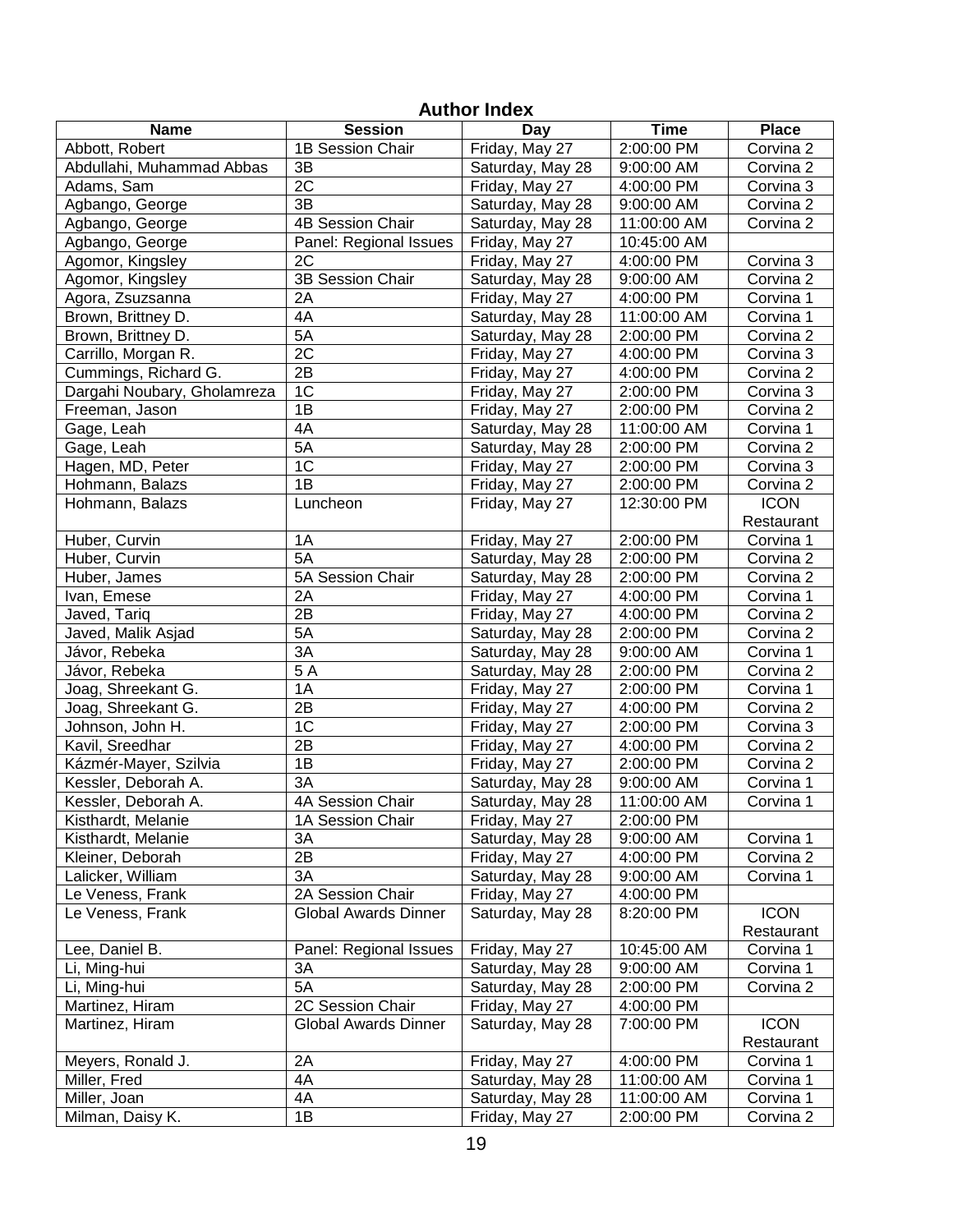| <b>Name</b>               | <b>Session</b>                      | Day              | <b>Time</b> | <b>Place</b> |
|---------------------------|-------------------------------------|------------------|-------------|--------------|
| Mohammad, Umma            | 3B                                  | Saturday, May 28 | 9:00:00 AM  | Corvina 2    |
| Mohammad, Umma            | 3B                                  | Saturday, May 28 | 9:00:00 AM  | Corvina 2    |
| Nagy, Mariann             | 2C                                  | Friday, May 27   | 4:00:00 PM  | Corvina 3    |
| Naru, Muhammad Aslam Khan | 2B                                  | Friday, May 27   | 4:00:00 PM  | Corvina 2    |
| Nathan, Jay               | 2B                                  | Friday, May 27   | 4:00:00 PM  | Corvina 2    |
| Nathan, Jay               | Panel: Regional Issues              | Friday, May 27   | 10:45:00 AM | Corvina 1    |
| Oliphant, Sarah           | 3A Session Chair                    | Saturday, May 28 | 9:00:00 AM  | Corvina 1    |
| Oliphant, Sarah           | 4A                                  | Saturday, May 28 | 11:00:00 AM | Corvina 1    |
| Pachner, Orsolya          | 1 <sup>C</sup>                      | Friday, May 27   | 2:00:00 PM  | Corvina 3    |
| Palmer, Geoffrey          | 2B Session Chair                    | Friday, May 27   | 4:00:00 PM  |              |
| Palmer, Geoffrey          | <b>5A</b>                           | Saturday, May 28 | 2:00:00 PM  | Corvina 2    |
| Palmer, Ransford          | Panel: Regional Issues              | Friday, May 27   | 10:45:00 AM | Corvina 1    |
| Pók, Attila               | Keynote                             | Friday, May 27   | 9:00:00 AM  | Corvina 1    |
| Pollack, Simcha           | 1A                                  | Friday, May 27   | 2:00:00 PM  | Corvina 1    |
| Pomfret, James            | 1C Session Chair                    | Friday, May 27   | 2:00:00 PM  | Corvina 3    |
| Rab, Virag                | 1B                                  | Friday, May 27   | 2:00:00 PM  | Corvina 2    |
| Rab, Virag                | Panel: Regional Issues              | Friday, May 27   | 10:45:00 AM | Corvina 1    |
| Roh, Chang Shub           | Panel: Regional Issues<br>Moderator | Friday, May 27   | 10:45:00 AM | Corvina 1    |
| Roth, Andrew              | 4A                                  | Saturday, May 28 | 11:00:00 AM | Corvina 1    |
| Seipel, Michael           | <b>Global Awards Dinner</b>         | Saturday, May 28 | 7:00 PM     | <b>ICON</b>  |
| Sharma, Madhav            | 1A                                  | Friday, May 27   | 2:00:00 PM  | Corvina 1    |
| Soltz, Roberta            | 3A                                  | Saturday, May 28 | 9:00:00 AM  | Corvina 1    |
| Soltz, Roberta            | 5A                                  | Saturday, May 28 | 2:00:00 PM  | Corvina 2    |
| Stehr, Christopher        | 1A                                  | Friday, May 27   | 2:00:00 PM  | Corvina 1    |
| Struve, Franziska         | 1A                                  | Friday, May 27   | 2:00:00 PM  | Corvina 1    |
| Udogu, E. Ike             | 3B                                  | Saturday, May 28 | 9:00:00 AM  | Corvina 2    |
| Végh, Enikő               | 2A                                  | Friday, May 27   | 4:00:00 PM  | Corvina 1    |
| Wallace, Yvette P.        | 1 <sup>C</sup>                      | Friday, May 27   | 2:00:00 PM  | Corvina 3    |
| Zsidó, András N.          | 2C                                  | Friday, May 27   | 4:00:00 PM  | Corvina 3    |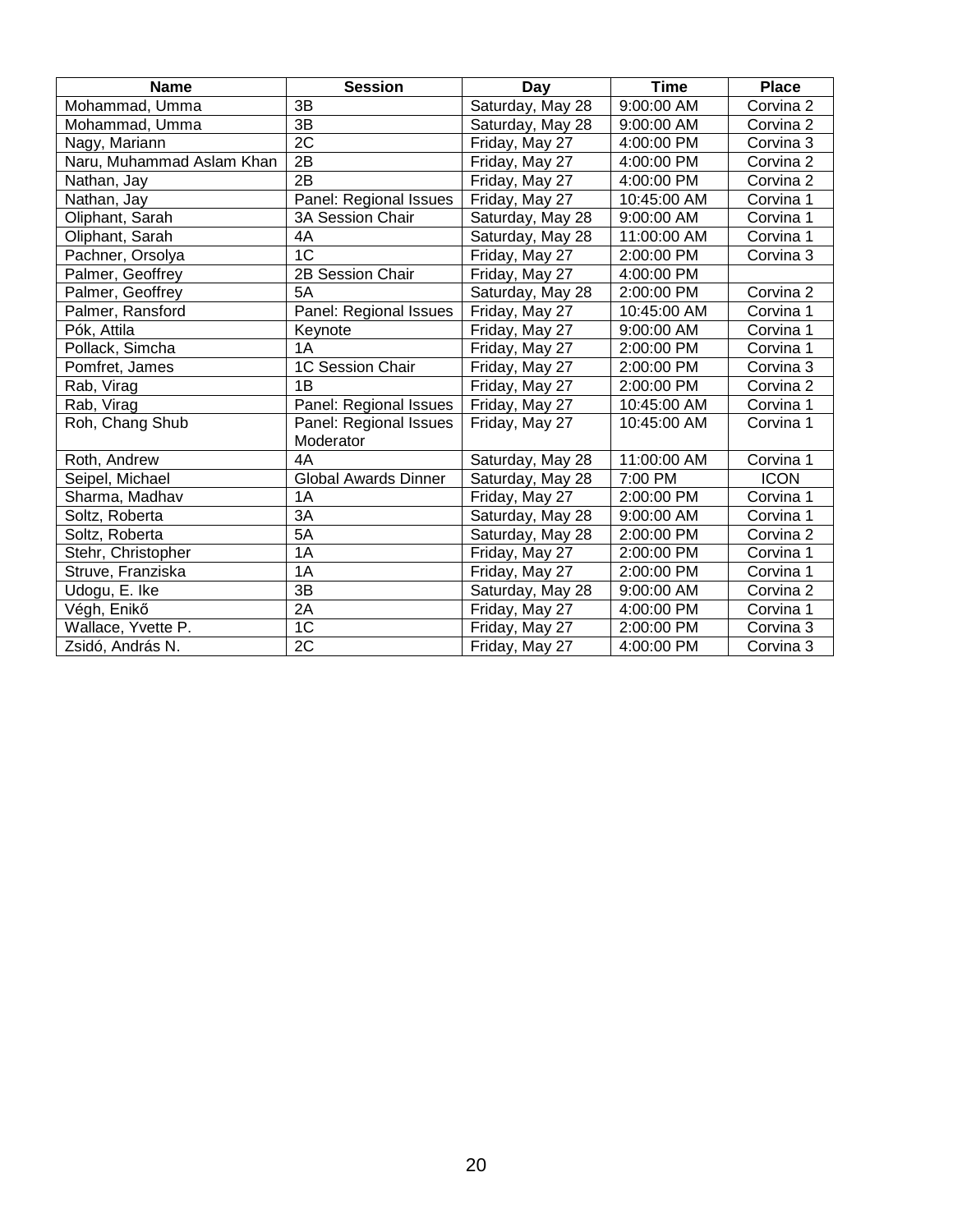# **Global Awareness Society International Board of Consultants**

George Agbango, Bloomsburg University of Pennsylvania Jessica S. Kozloff, Bloomsburg University President Emerita Asim Sen, Saint John Fisher College Berhanu Mengistu, Old Dominion University Michael Seipel, Brigham Young University Ransford Palmer, Howard University Patricia Hopson Shelton, Millersville University Midori Yamanouchi, University of Scranton Jay Nathan, St. John's University

# **Global Awareness Society International Board of Directors**

Heidrun Hagen, Germany Shi Kyung Harrington, Seattle, WA James H. Huber, Bloomsburg University Daniel B. Lee. Loyola University of Chicago Shah Mehrabi, Montgomery College Lewis A. Mennerick, University of Kansas Mehrangiz Najafizadeh, University of Kansas Geoffrey J. Palmer, Bowie State University James C. Pomfret, Bloomsburg University Chang Shub Roh, Bloomsburg University David L. Soltz, Bloomsburg University Wold Zemedkun, Norfolk State University

#### **Editor of the** *Journal of Global Awareness*

Jay Nathan, St. John's University

# **Global Awareness Society International Annual Conference Sites**

| 1992 | Washington, DC, USA | 2006 | Chicago, USA         |
|------|---------------------|------|----------------------|
| 1993 | New York, USA       | 2007 | Seoul, Korea         |
| 1994 | Chicago, USA        | 2008 | San Francisco, USA   |
| 1995 | Shanghai, PR China  | 2009 | Washington, DC, USA  |
| 1996 | San Francisco, USA  | 2010 | Krakow, Poland       |
| 1997 | Montreal, Canada    | 2011 | San Juan Puerto Rico |
| 1998 | Istanbul, Turkey    | 2012 | New York, New York   |
| 1999 | New Orleans, USA    | 2013 | Rome, Italy          |
| 2000 | New York, USA       | 2014 | Montego Bay, Jamaica |
| 2001 | Accra, Ghana        | 2015 | Philadelphia, USA    |
| 2002 | Vancouver, Canada   | 2016 | Budapest, Hungary    |
| 2003 | Washington, DC, USA | 2017 |                      |
| 2004 | Moscow, Russia      |      |                      |
| 2005 | Rome, Italy         |      |                      |